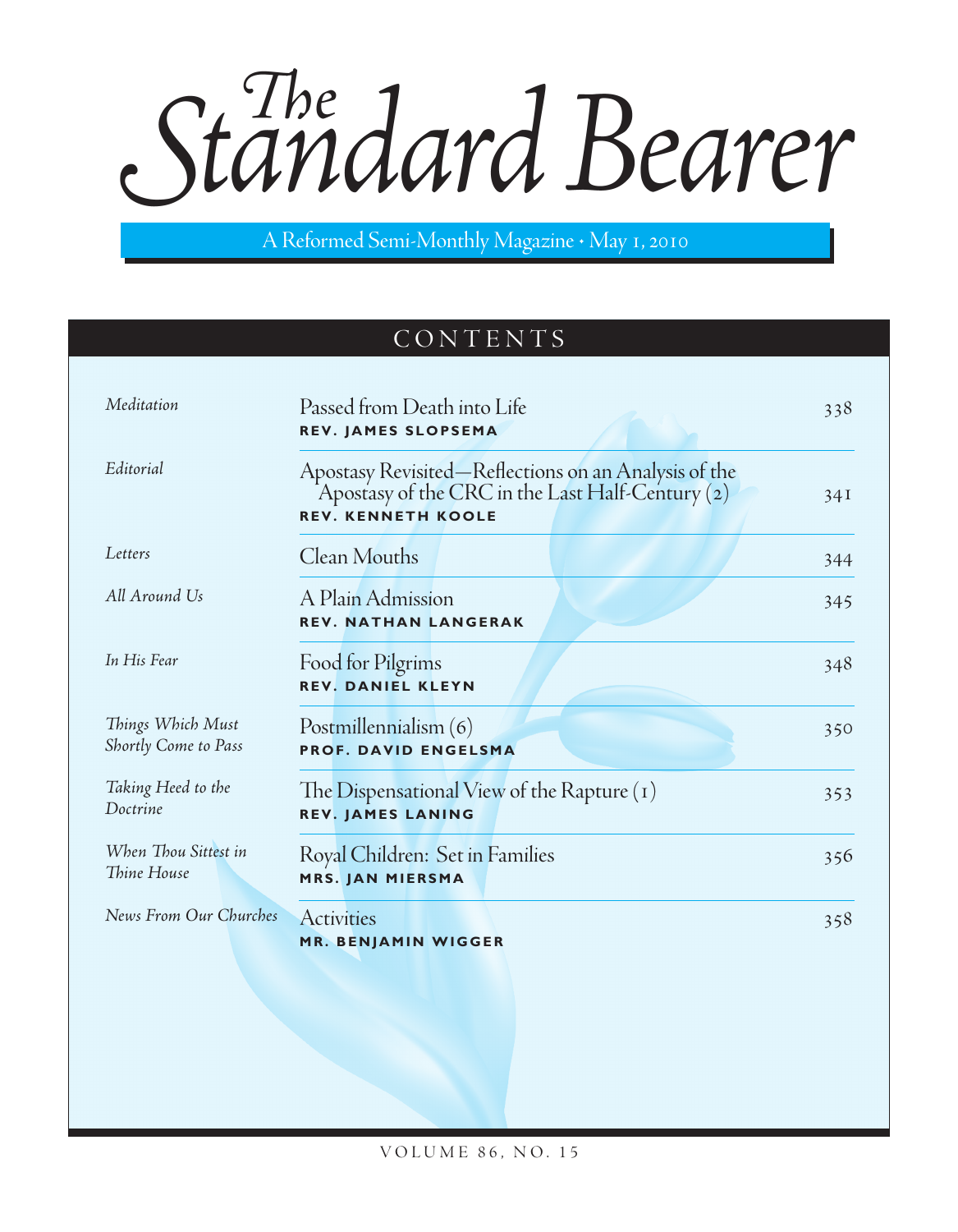# Passed from Death into Life

We know that we have passed from death unto life, because we love the brethren. He that loveth not his brother abideth in death.

Whosoever hateth his brother is a murderer: and ye know that no murderer hath eternal life abiding in him. I John 3:14-15

ne of the themes of John's epistle is that we love one another as brothers in the church.

This is especially emphasized in the preceding verses.

In verse 11 John reminds the church of the message that they had heard from the beginning—that they should love one another. This was the message both of Jesus and of the apostles.

In verse 12 John calls attention to Cain. Cain did not love his brother Abel but killed him. He did so because Abel's works were righteous. Let none of us be as Cain.

In verse 13 John speaks of the hatred of the world for the church. We must not be surprised when the world hates us. But we must not hate one another.

In the verses we consider for this meditation, John indicates that this love that we are to have for each other as brothers is evidence that we have passed from death

*Rev. Slopsema is pastor of First Protestant Reformed Church in Grand Rapids, Michigan.*

*The Standard Bearer* (ISSN 0362-4692) is a semi-monthly periodical, except monthly during June, July, and August, published by the Reformed Free Publishing Association, Inc.: 1894 Georgetown Center Dr., Jenison, MI 49428-7137.

**Postmaster:** Send address changes to the *Standard Bearer,* 1894 Georgetown Center Dr., Jenison, MI 49428-7137.

#### **Reprint Policy**

Permission is hereby granted for the reprinting of articles in our magazine by other publications, provided a) that such reprinted articles are reproduced in full; b) that proper acknowledgment is made; c) that a copy of the periodical in which such reprint appears is sent to our editorial office.

#### **Editorial Policy**

Every editor is solely responsible for the contents of his own articles. Contributions of general interest from our readers and questions for the Reader Asks department are welcome. Contributions will be limited to approximately 300 words and must be signed. All communications relative to the contents should be sent to the editorial office.

**Editorial Office** Prof. Barrett L. Gritters 4949 Ivanrest Ave. SW Wyoming, MI 49418 gritters@prca.org

#### **Business Office**

*Standard Bearer* Mr. Timothy Pipe 1894 Georgetown Center Dr. Jenison, MI 49428-7137 PH: 616-457-5970 FAX: 616-457-5980 tim@rfpa.org

**Church News Editor** Mr. Ben Wigger 6597 40th Ave Hudsonville, MI 49426 benjwig@juno.com

into life. One that hates his brothers gives evidence that he remains in death. But when we love our brothers in the church, we may know that we have passed from death into life.

Do you give clear evidence of having passed from death into life?

FFF FFF FFF

This passage speaks not just of life and death. The original speaks of *the* life and *the* death, indicating that these are dominating realities in the human race recognizable to all.

Let's start with the death.

This death is the death that fell upon the human race as punishment of original sin (Gen. 2:17). This death consists of physical death, which is the loss of physical life. It includes spiritual death, which is loss of all ability to serve God and the inclination to all wickedness. Finally, this death includes also eternal death, which is the torment of God's wrath in hell.

This death has dominated the history of the world, bringing untold misery and sorrow. Because of the spiritual aspect of death, mankind lives under the control of sin. This is a wasted life of trouble and sorrow. At the end of this miserable life awaits the pain of physical death and the horrors of hell.

**Subscription Price**

In contrast there is the life.

**New Zealand Office** *Standard Bearer* c/o Mr. B. VanHerk 66 Fraser St Wainuiomata, New Zealand

#### **United Kingdom Office**

c/o Mrs. Alison Graham 27 Woodside Road Ballymena, BT42 4HX Northern Ireland alisongraham2006@ hotmail.co.uk

\$21.00 per year in the US, \$25.00 elsewhere **Advertising Policy** 

The *Standard Bearer* does not accept commercial advertising of any kind. Announcements of church and school events, anniversaries, obituaries, and sympathy resolutions will be placed for a \$10.00 fee. Announcements should be sent, with the \$10.00 fee, to: *SB* Announcements, 4949 Ivanrest Ave. SW, Grandville, MI 49418 (e-mail: doezema@prca.org). Deadline for announcements is one month prior to publication date.

Website for RFPA: www.rfpa.org Website for PRC: www.prca.org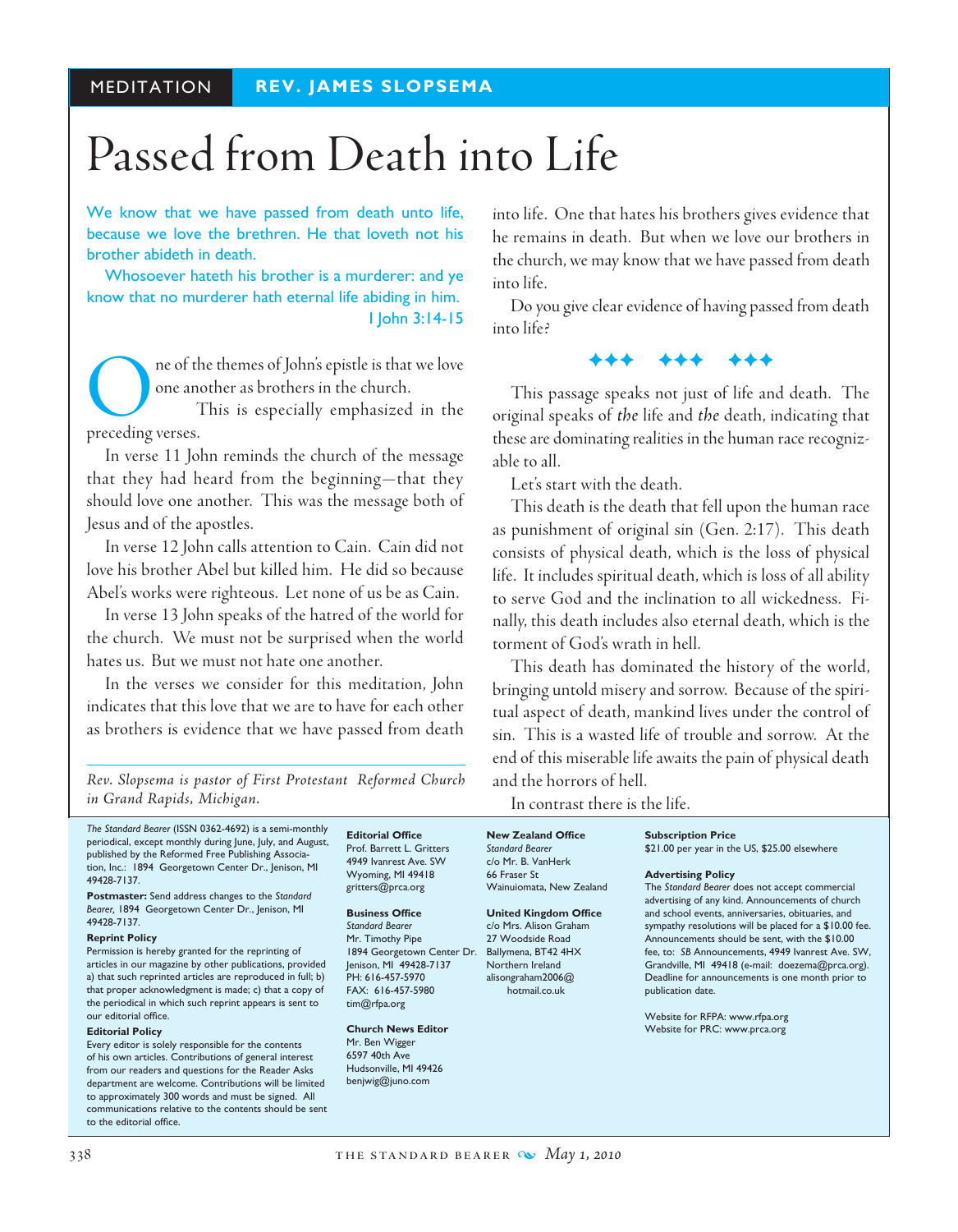This life is the life that God provides for His elect people in Jesus Christ.

There are several aspects to this life.

This life is, first of all, a life of loving devotion and service to God. The death that came upon us from the beginning fills us with hatred against God, so that we devote ourselves to sin and rebellion. The life that we receive in Christ is a life of loving devotion to God, so that we serve Him according to His commandments.

Second, this life is a life of friendship and fellowship with God. Those who are spiritually dead are estranged from God. As they devote their lives to sin and rebellion, they know only God's wrath and judgment. In turn, those who devote their lives to God in love find the joy of intimate friendship and fellowship with God so that they live under His blessings.

Finally, this life is an everlasting life. The new life in Christ does not prevent physical death. But neither is this life lost in death. Death rips from us everything that we own, except the life that we have with God in Jesus Christ. In fact, death becomes a means to attain this life in richer measure. Through death our souls will be brought immediately to be with Christ in glory and to serve God in the perfection of heaven. And in the day of His return, our bodies will be raised by Christ and glorified, so that we can live with God forever in body and soul in a new creation.

John speaks of passing from death into this life.

One is passed from death unto life when he leaves death behind and enters into life. Imagine! Leaving death behind and entering into life! What a blessed thing!

This is possible only in Jesus Christ.

We cannot by our own efforts escape death to enter into life. God gave us over to death as punishment for our sins. None is capable of overcoming the guilt of his sin and its terrible consequence of death.

What is not possible with men is possible with God. God in His love delivers us from death. This is the testimony of John in his gospel and in his epistles. In I John 4:9 we read, "In this was manifested the love of God toward us, because that God sent his only begotten Son into the world, that we might live through him." In his gospel, John writes, "For God so loved the world, that he gave his only begotten Son, that whosoever believeth in him should not perish, but have everlasting life" ( John 3:16).

From these and other passages we learn that God in His great love for His people sent Jesus Christ to the cross to deliver them from the power of death by making payment for their sins. This serves as the legal basis for their escape from death. Escape from death actually takes place through the spiritual rebirth of which John speaks so much. God transforms His people into His own image, so that they love and serve Him with a new life. Through this rebirth one leaves death and enters into life. It is true that death is still present with us and will be present until the final resurrection. But those born again in Jesus Christ are essentially passed from death to life. The power and hold of death is broken.

This is the salvation of God's people!

FFF FFF FFF

One manifests this new life by loving his brethren.

The brethren are those who have passed, with us, from death into life by a new birth. When one passes from death into life by a new birth, he becomes a child of God. This makes him a member of the family of God and brother to all those born of God.

John speaks of loving the brothers of the family of God.

To understand what this love is we must bear in mind that there are two words in the New Testament for love. The one speaks of a love that is based on the admiration and esteem that one has for another and that leads him to seek that person's welfare. The other speaks of an emotional attachment to someone. The latter is the lesser form of love and can be translated "like."

The passage that we have before us in this meditation speaks of the higher form of love.

 Loving the brother, therefore, does not mean that we like and appreciate everything about him. Often the brother has mannerisms and character traits that are very unappealing. He has weaknesses that irritate us. He also has sins that can hurt us deeply. Love of the brother does not mean that we are attracted to him in all these things.

 Loving the brother does mean, however, that we admire and esteem him for what God has made him to be in Christ with his gifts and devotion to the Lord. Love also means that we seek his welfare at all times. We do this by helping him in his need, even at sacrifice to ourselves. We bear with his weaknesses. Remember, love covers a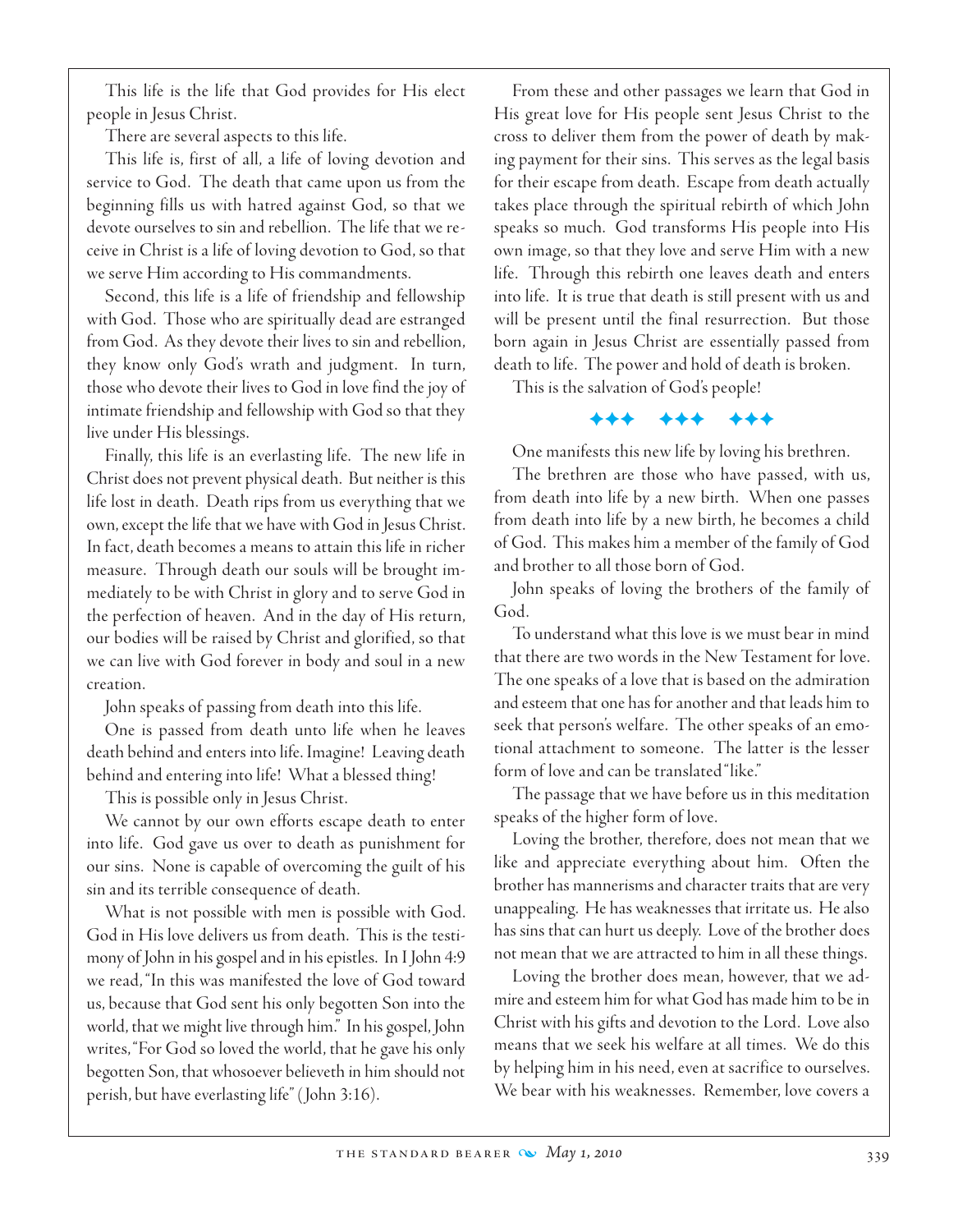multitude of sins. When he sins, we rebuke him. When he repents, we forgive him, even though he has hurt us deeply with his sin. When he struggles, we encourage him and build him up in his faith. And as much as possible we live in friendship and fellowship with him.

This is love, indeed!

This is contrasted to hating the brother. If love is the esteem you have for someone so that you seek his welfare, hatred is to find one disgusting so that you loathe him and seek his hurt.

According to the preceding verses, the world hates the children of God. And they do so exactly because the latter are God's children (v. 13). An example of this is Cain, who slew his brother Abel on account of his righteousness (v. 12).

We also find this hatred in the church. John speaks of one who hates his brother in the church. This hatred can be occasioned by a number of things. It may be occasioned by the righteousness of the brother that is expressed in a confession of the truth, or in a godly walk. Examples could be his proper Sabbath observance, or his refusal to condone some sin. This hatred may be occasioned by unappealing mannerisms and character traits, by weakness of the brother that irritates, or by the sins of the brother that have brought hurt.

This hatred can manifest itself in a number of ways avoiding the brother, refusing to forgive, holding a grudge,

or even striking back in revenge. Our love or hatred of the brethren is the test of whether we

have passed from death into life or remain in death.

Let's look at the negative. Writes John, "He that loveth not his brother abideth in death. Whosoever hateth his brother is a murderer: and ye know that no murderer hath eternal life abiding in him."

There are two thoughts here.

First, one who hates his brother is a murderer. It is not necessary to take the life of another to be a murderer. When one hates the brother in the church, he is a murderer.

Secondly, one who continues to hate the brother does

not have eternal life abiding in him, but rather death. To have something abide or remain in you means that it has established itself permanently within your soul and exerts its power over you. It controls your whole life. One who continues to hate the brother demonstrates that the power of life is not in him but rather death. Death has taken hold of him and controls him. Hatred of the brother is the working of death in one's life.

Positively, we know that we have passed from death into life, when we love the brethren.

We are talking about loving all the brothers in the church. This includes the brother who hurt you, the brother who has annoying characteristics, the brother who has many weaknesses and has even sinned against you. We are talking about loving these brethren day in and day out through all the experiences and trials of life. When we so love the brethren, then we know that we have passed from death into life. This is because the new life that the child of God has in Jesus Christ is a power within us to love the brethren.

This love is not perfect in this life, but it is real and powerful.

FFF FFF FFF

All this implies a calling. Let us love one another.

We often struggle to love some in the church. This is

because the work of grace is not finished in us. We all struggle with a sinful nature full of hatred.

And so the Scriptures call us repeatedly to love one another. John even begins this section of his epistle with this calling. "For this is the message that ye heard from the beginning, that we should love one another" (I John 3:11).

Let us give heed to this calling to love the brother.

The strength to do this is God's great love for us. Then we and all those around us will know that we have passed from death into life.  $\infty$ 

340 **THE STANDARD BEARER**  $\omega$ *May 1, 2010* 

*Our love or hatred*

*of the brethren*

*is the test*

*of whether we*

*have passed from death* 

*into life or remain*

*in death.*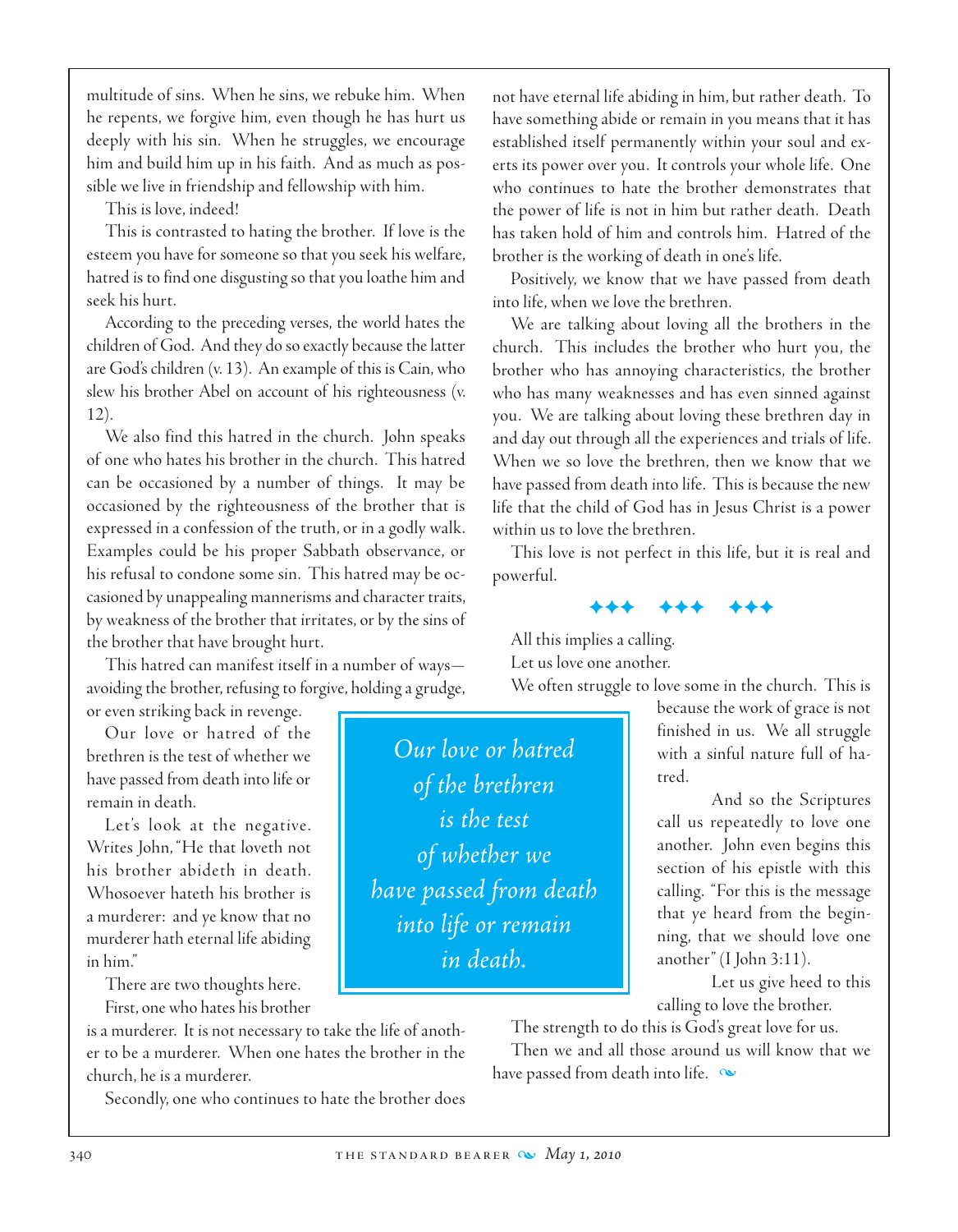# Apostasy Revisited— Reflections on an Analysis of the Apostasy of the CRC in the Last Half-Century (2)

s stated in last issue, we intend to reflect on an analysis<br>Robert P. Swierenga gave<br>of the apostasy that took hold of the tend to reflect on an analysis Robert P. Swierenga gave CRC the last half of the twentieth century, an apostasy that has resulted in members leaving by the tens of thousands and the denomination itself moving in the direction of cutting herself loose from the moorings of the great creeds of the Reformed and Christian faith entirely.

What is presently afoot in the CRC, a move to free its officebearers from the Formula of Subscription by removing its binding power (which consists of a vow made before God and His church to promote the truths formulated in our confessions as being thoroughly scriptural and not to militate against the same), began already in the last part of the previous century. As Swierenga points out, already in the mid-70s clergymen in the CRC such as Clarence Boomsma were lamenting

…a "loss of vigor and devotion in the defense and appreciation of the distinctively Reformed tenets of our faith." Direct rejections of the doctrines of election and reprobation went virtually unchal-

*Previous article in this series: April 15, 2010, p. 316.*

lenged by church theologians. At best, the theologians felt confined by their vows of office not to engage in speculative work; at worst, theology and creedal standards no longer mattered. Secularism [!] had taken its toll on the church. Even the Form of Subscription that bound all office-bearers was under attack. In 1975 [Banner] editor Kuyvenhoven called the Form "an ecclesiastical yoke [!] by which orthodoxy is to be maintained."

Swierenga rightly discerns that Kuyvenhoven used the word "yoke" with a pejorative connotation, indicating that the creeds were not a matter of conviction with many a CRC preacher anymore, but were viewed as restricting preachers' freedom to exegete the Scriptures according to their own wonderful unfettered insights.

And one of those insights by the late 1990s was, as pointed out in last issue, that a homosexual relationship, as long as it was a monogamous one (which amounts to living with only *one* partner at a time), could also be considered to meet the biblical criteria of faithfulness in marriage, and hence should have the approval of the Lord and His church.

As we know, the broader assemblies of the CRC are presently in the process of validating that fine specimen of exegesis as being in harmony with the apostolic word.

And all this stated in utmost seriousness, with piety oozing from every pore.

And in the name of the great Bridegroom of the church, mind you.

We ask, when it comes to God's Word, what honesty is there left?

So the question, where did this great apostasy all begin?

As noted in last issue, Swierenga is of the mind that its seeds were planted back in the mid-1940s, an aftermath of the Second World War—soldier boys and army chaplains coming home with a broader affinity for the world-out-there, and tens of thousands of immigrants arriving from the old country already infected with new theological ideas lifted from the apostatizing GKN (the denomination closely associated with the name of Dr. Abraham Kuyper).

We are convinced that Swierenga, for all his insights, does not go back far enough. The seeds of which he speaks were planted not in the 1940s, but in the 1920s, when the CRC went on record as adopting and approving of a certain theory of common grace. And once those seeds were planted, and those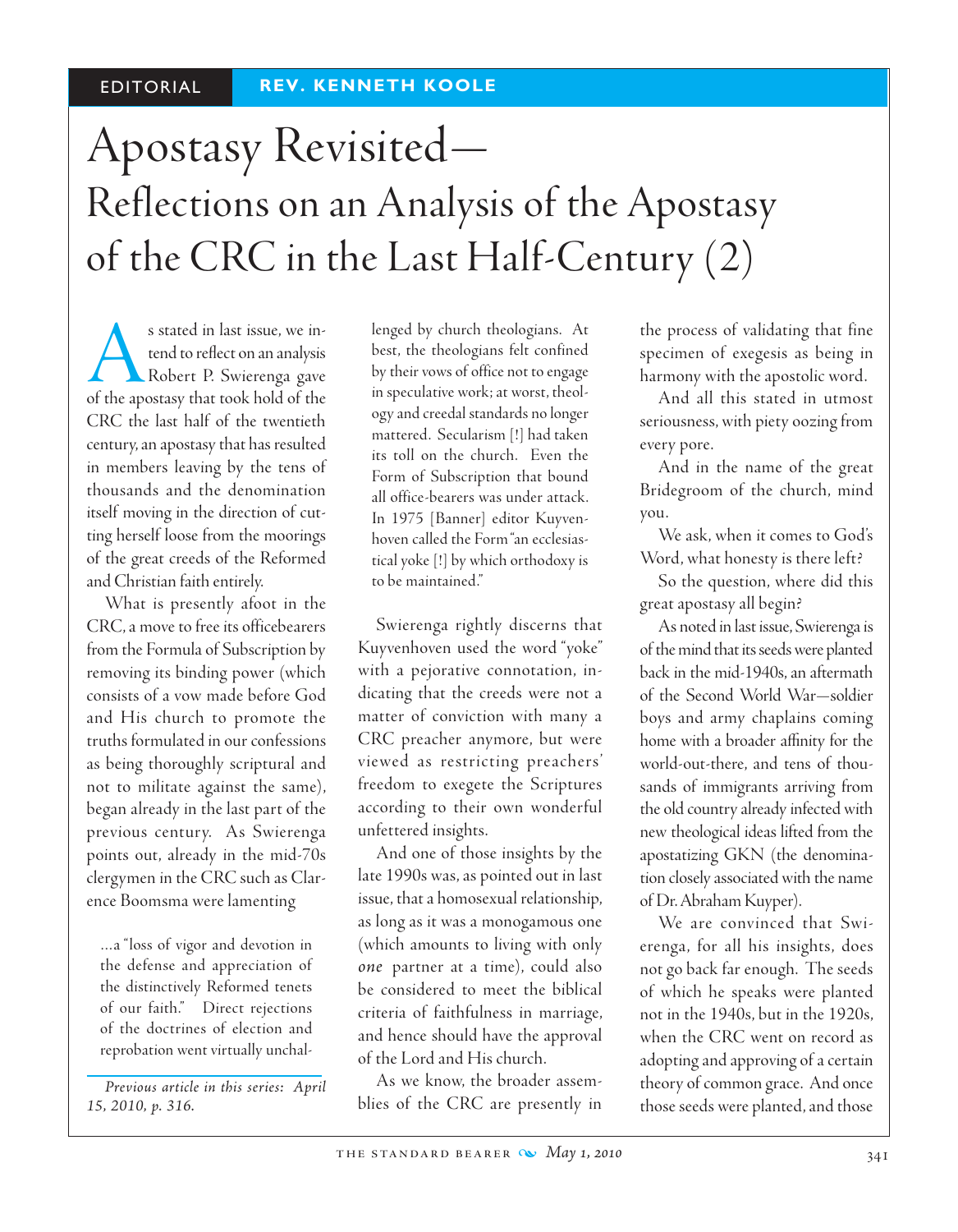committed to opposing the error were expelled, the die was cast for the bitter harvest that has followed, that list of errors that Swierenga so accurately records.

Keep in mind that when it comes to apostasy (not only as affecting the CRC but all those Presbyterian and Reformed churches that succumbed to it in the twentieth century) the question is not simply this: What is it that has brought the winds of false doctrine that sweep through a particular denomination, bringing it to its ruin? But the question is, what is it that makes the membership itself so susceptible and open to this change and such fertile ground for the grievous and rotten harvest that follows?

After all, when it comes to apostasy, it is not simply that so many are busy teaching false things (as if that alone explains it), but that so many members prove willing to listen to and then adopt these unbiblical views as their own in the end. The pew, a church's membership, also bears accountability. The pulpit may be used to scatter bad seed, but, let's not forget, for there to be evil fruit that goes from bad to worse, the soil of the membership has to be receptive.

Swierenga's account demonstrates that for the CRC those years of receptivity to fundamental errors and accommodation proved to be the years following WWII.

But what accounts for that susceptibility and receptivity?

We contend, decisions taken in 1924, namely, the three points of common grace adopted in Kalamazoo.

Common grace was a virus let loose in the body of the CRC that slowly destroyed her immunity to the even deadlier diseases that inevitably followed.

This is not so hard to demonstrate.

One can go down Swierenga's list of the controversies and errors that troubled the CRC over the past half century and demonstrate that common grace has been the gate through which they have, one and all, passed.

From the outset we want to be clear about what notion it is we object to. Contrary to what is alleged, the PRC do not deny that the Lord is a generous distributor of good things and in so doing does good to all. We sing it in our Psalter (#394) and it is thoroughly biblical. The bounties and virile health Esau received in this life were good things. God did good to him. And so it is with every gifted reprobate who has ever lived, especially those raised in a believing family.

If by common grace all one had in mind, as many an old-time Reformed theologian did, was that earthly blessings common to all, namely, the good things of life, constitute proof that God is a God of goodness and abundance, that would be one thing though even then to equate "good things" with "grace" always carries its own dangers. The impression is left that there is a species of grace for sinners to be found outside the cross and Christ, and that is not a true and biblical thing.

The phrase itself is suspect.

But the common grace set forth in the infamous Three Points, which version is espoused by nearly every denomination today, goes far beyond that.

The version adopted by the CRC

of 1924 was nothing less than an expression of God's favor to (and a love for) every living person. It posits a grace, mind you, that comes to expression in the Holy Spirit Himself operating within every human being, be it in a non-saving way. Yes, the Holy Spirit is posited as being graciously active in carnal man, that is, as working graciously apart from Christ and His cross.

That is quite a notion. It carries a freight of deadly implications. And once it has gathered momentum in a church, it is all but impossible to stop.

History, we say, has demonstrated that this is the doctrine that lies behind the susceptibility of the CRC to what occurred from the 1950s onward.

 On the one hand, common grace was the lever used by virtually every CRC teacher of falsehood to introduce his anti-confessional doctrine into the church, and then to justify his doing so.

Why was this?

Because, though the 'new' doctrines being introduced might first have seemed to be contrary to the confessions (and in fact were), they were, one and all, compatible with the doctrine of common grace adopted in 1924.

And then who could deny, in the name of wonderful paradox (every false doctrine's best friend), that these doctrines were also essentially Reformed!

As anyone knows who is at all familiar with the history of the infamous Dekker case that embroiled the CRC in the 1960s, one that revolved about preaching a Universal rather than Limited (and effectual)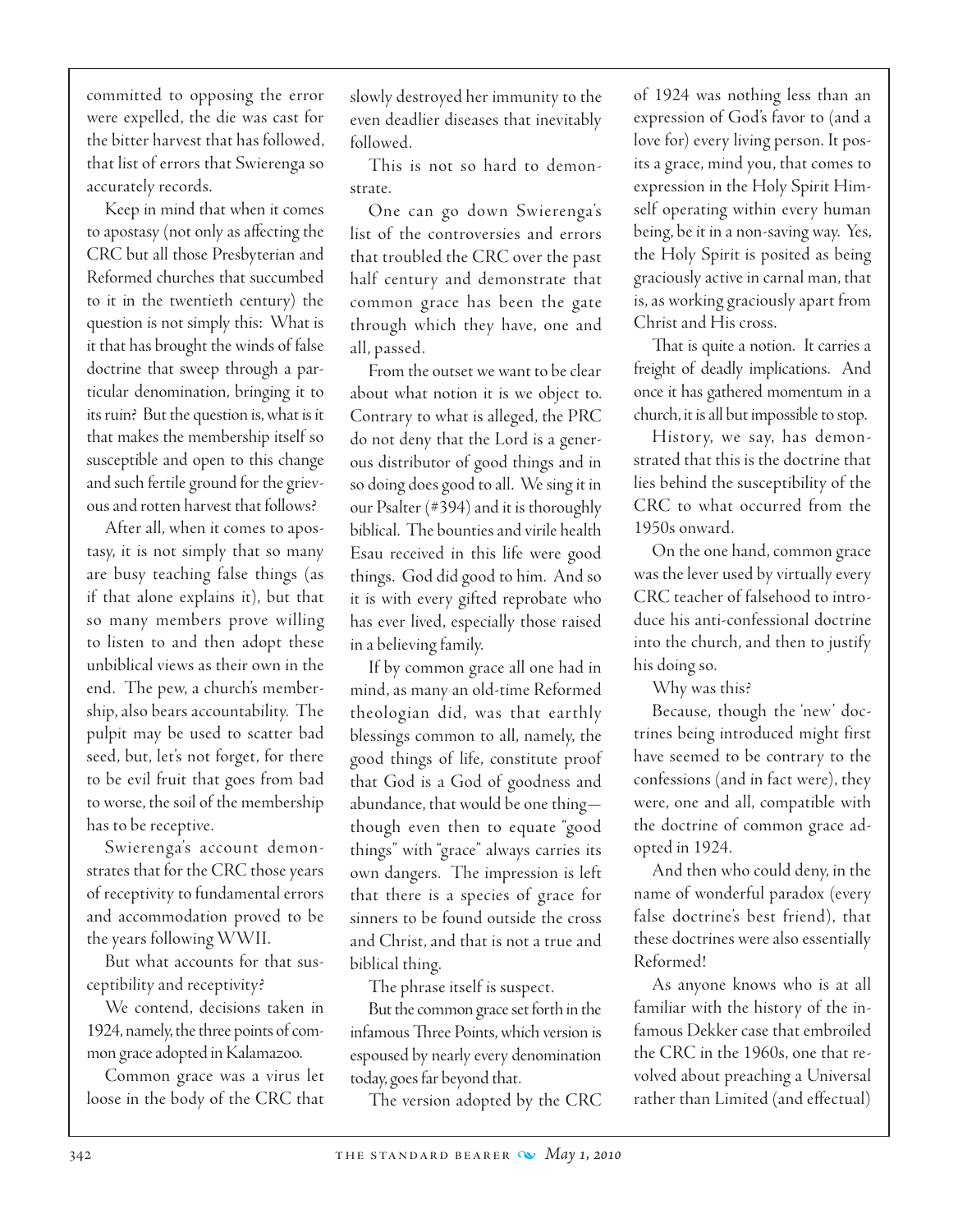Atonement, Prof. Dekker's ultimate appeal to justify his contention that "God So Loved—All Men" was to common grace.

It was his Ace of Spades, if you will. "There, you critics, trump that!"

We use the figure purposely. Common grace, after all, was the doctrine the CRC used to justify dancing, attendance at movies, and card playing in years following 1924.

Say what you will about liberals, they know when to play their cards.

To his critics within the CRC who objected that to declare that God loved all men was contrary to the confessions and the doctrine of Limited Atonement, Dekker's response was essentially—"So it may *appear.* But it is in complete accord with what we as denomination adopted in 1924. There we went on record approving of a grace of God to all mankind."

What especially was not lost to Dekker (nor to his colleagues) was that the First Point of Common Grace referred not only to God's distribution of good *things,* but as well to the preaching of the gospel as an expression of God's grace expressed to all men. And since the gospel is the declaration of God's love for sinners, it is a small step in the name of common grace to insist that the cross itself must be an expression of a love God has in Christ for all men in common.

Dekker rightly insisted that what he was maintaining (and what was being taught in Calvin Seminary) was nothing else than the logical conclusion of what had been adopted in 1924.

 No less a defender of orthodoxy and critic of Dekker's error than R.B. Kuiper had to acknowledge that there was some truth to what Dekker claimed.

In the May-June 1964 issue of *Torch and Trumpet* Kuiper wrote:

Dekker has contended right along that God loves all men. A few of his critics to the contrary, Dekker is on solid Scriptural ground…. [T] he universal love of God is unmistakably taught in such a passage, among others, as Matthew 5:43-45 [which speaks of God making His sun to shine on the evil and the good – kk] (quoted in the *SB,* vol. 40, p. 412).

What is significant is that Matthew 5:43-45 is a text the Synod of 1924 quoted as proof for the First Point.

Kuiper went on to attempt to distinguish his view from Dekker's by arguing the need to discern some qualitative difference between a particular love and a common love found in God. It was an exercise in futility. For all intents and purposes, he and the conservatives had lost the argument, routed from the field by the lance of common grace.

The same argument was consistently used by those in the CRC who over the years challenged Scripture's historical accuracy in account after account, beginning with the opening chapters of Genesis.

It came to light in the pre-1924 years already, in the Janssen case. Dr. Janssen, trained in the Universities of Europe, home of Higher Criticism and shot through with Evolution, called into question (denied) the accuracy of various scriptural accounts, and in particular the miracles. He suggested 'scientific' (naturalistic) explanations for them one and all. By inference he called into question the biblical creation account itself.

How does a man like Janssen, who claimed to be a believer, justify adopting the theories of unbelieving scholars (and scientists) even when they contradict the scriptural accounts? On the basis of common grace, of course. Unbelieving scientists also have the Holy Spirit, and so may have deeper insights into things than those who originally recorded these very matters under the influence of the Spirit. The Spirit graciously gives deeper insight to unbelievers into sacred events and creation's origins than to mere believers relying simply on God's Word.

This was Jansen's justification for his challenging various scriptural accounts, and it would become the appeal of others within the CRC as well who, on the basis of the findings of unbelieving scholars, would criticize various accounts of Scripture, and the historicity of Genesis 1-11 in particular.

True, Dr. Jansen was condemned. His was the misfortune of being born on the wrong side of the decisions of 1924. By the time Howard VanTil arrived on the scene with his far bolder denial of everything found in Genesis 1-11, the recognition of the deep insights into nature and the origins of the world that the "Holy Spirit of common grace" gave to creationdenying scientists was well established in the new generation of the CRC.

VanTil's position and credentials remained intact.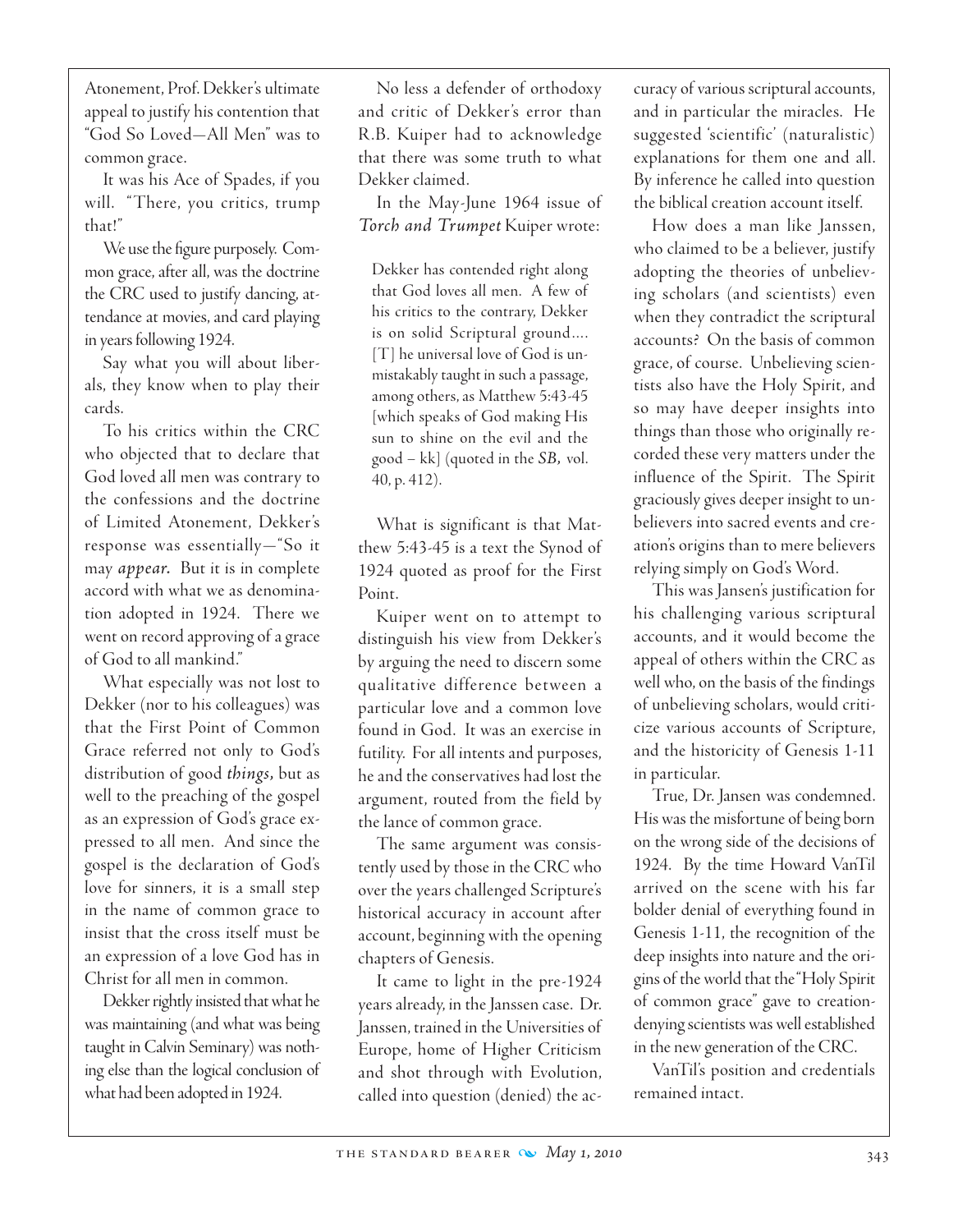Common grace had prepared the way for the acceptance of this skeptic of the Scriptures with his unbiblical teachings, something unthinkable fifty years prior.

But common grace does more than open the way for direct assault on biblical doctrines, it is also an assault upon the life of the antithesis. And this for the CRC proved to be their beloved doctrine's deadliest side of all.

In the quotation found at the beginning of this article, Swierenga makes the astute observation that by the 1970s *secularism* had taken its toll on the denomination. Secularism threatens every church and Christian today. But why by the 1970s had it made such deep inroads into the membership of the CRC?

The answer: the common grace perspective had been adopted by its membership. And that PERSPEC-TIVE (which *perspective* even those of us who claim *in theory* to oppose common grace may have) destroys the antithesis, which is to say, spiritual separation from the world—a saying No! to the world's lifestyle, entertainment, and goals.

Common grace, as has been said, is the bridge between Athens and Jerusalem, the world and the church. Common grace is what members of the CRC, and its youth in particular, used to justify as valid entertainment for Christians what the world is busy producing for its own carnal satisfaction.

The cat was out of the bag when not only the *Chimes*, the student newspaper of Calvin College, but the *Banner* itself began printing movie reviews, in time recommending even the most sordid and profane to its membership.

 On what basis? On the contention that the Holy Spirit Himself is working graciously to some degree in all men.

Imply what? In even the most immoral of films (and culture) things of 'redemptive value' can be found. One just has to have the discerning eye to find it. (As if that's why teenagers go to movies.)

Regardless, common grace provided the justification for being entertained by sin, things that the apostles themselves in Rome's and Greece's corrupt culture could not reprobate strongly enough.

An honest review of what has happened in and to the CRC over the last century leads to one conclusion: in the name of common grace, one can justify just about anything. And, sad

to say, the intellectuals and spokesmen of the CRC for the last 60 years have done just that.

As the editors of this magazine have stated since its first installments back in 1924—*Beginselen werken door!*

For clarity's sake, we add this in conclusion.

 Let it be understood that by our remarks we are not alleging that no one in the CRC has been committed to living the antithesis for the past century. The good brother who pointed me to Swierenga's article certainly did even prior to his leaving the CRC, requiring it of his family as well. He was not alone. BUT membership in a denomination means you and your spouse are not the only ones who instruct your children. What comes from the pulpit and is taught in catechism and in one's schools also has a profound effect upon a child's perspective. And where the evil of common grace permeates, the truth of the antithesis is sure to suffer.

What is at stake, as history has proved, is nothing less than holiness, the truly Christian life.

And what is a truer witness to the power of real grace than that?

m

#### **LETTERS**

#### **Clean Mouths**

I am writing concerning the article "Just Words?" in the March 15th *Standard Bearer.*

Thank you so much for a perfect sermon about cursing and profanity. It is very moving and convicting. It is a sin of which I have been guilty many times. I have now, after reading this, made a new commitment to conquer this misuse of my own lips.

God bless you for the effort you put into it, and for the reminder at the end that only Christ Himself has the power to conquer this sin and that He is the only hope of our forgiveness.

Pray for me to have a clean mouth the remainder of my days.

> *Albert Salmon* Moorestown, NJ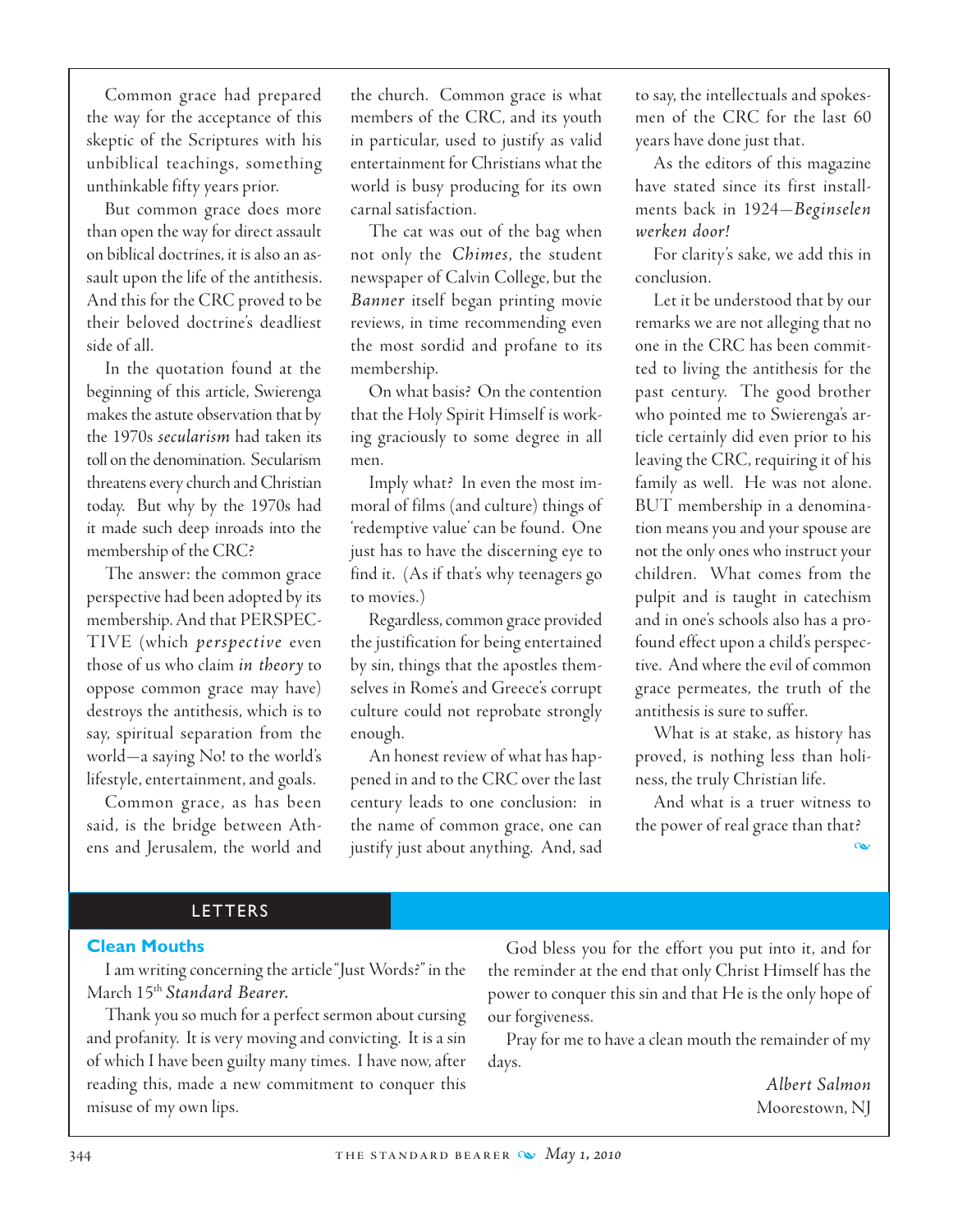# A Plain Admission

There is a raging controversy today in most Reformed and Presbyterian churches over the heresy of the federal vision, except in the Canadian Reformed Churches (CanRC). According to two of their professors, in these churches "federal vision is not a raging controversy," but they sympathize with some federal vision emphases. This came out in the recent interview of two CanRC professors by a classis of the United Reformed Churches of North America (URCNA), as reported in the March 10, 2010 issue of *Christian Renewal*.

The magazine reported that Classis Southwest of the URCNA put sixteen questions, eight of which are recorded in the March 10 issue, to two official representatives of CanRC, Dr. Gerhard Visser and Dr. Jason VanVliet, both of whom teach at the CanRC seminary in Hamilton, Ontario.

 Of late there have been on-going meetings between representatives and committees of the URCNA and the CanRC regarding a possible merger of the two denominations. *Christian Renewal* has tracked this possible merger by publishing reports on various committee meetings and printing articles from both sides, both for and against the proposed merger. A number of practical issues have been discussed, such as the song book that will be used, as well as the rather thorny question regarding whether the seminary will be denominational (CanRC) or independent of the denomination (URCNA).

But there is the well-known fact—the elephant in the room—that the CanRC are dependent for their covenantal theology on Dr. Klaas Schilder. This makes one of the questions of the interview almost humorous, if it were not so serious, "How do the ministers of the CanRC regard the covenant theology of K. Schilder?"

Like asking a child how he regards his mother.

The covenant theology of the CanRC should be a con-

*Rev. Langerak is pastor of South Holland Protestant Reformed Church in South Holland, Illinois.*

cern for the URCNA because the federal vision, which the URCNA is ostensibly fighting, openly acknowledges that its covenant theology is a development of the covenant theology of Dr. K. Schilder.

It is clear from the article's report of the interview that Classis Southwest URCNA is concerned about the covenant theology of Dr. K. Schilder, that theology as it has held sway in the CanRC, and the connection between that covenant theology and the federal vision. The questions of the classis are about the covenant, the federal vision, and K. Schilder. Among other questions, the classis asked:

1. How is the so-called "Federal Vision" theology regarded in the CanRC? Are there ministers/professors in the CanRC who support this teaching?

5. What is the dominant covenant theology of the CanRC?

8. How do ministers of the CanRC regard the covenant theology of K. Schilder?

The article just as clearly demonstrates that the two professors from the CanRC seminary showed an amazing ability to sidestep the obvious issues. In answer to Classis Southwest's question, "What is the dominant covenant theology of the CanRC?" they answered,

The dominant covenant theology in the CanRC is expressed in the Form for Baptism…. Of course, because of our history, the teachings of Dr. K. Schilder have had, and still do have, an influence…. Having said that, concerning the covenant, there are a few points we regularly emphasize:

 $\blacksquare$  covenant and election are related, but must not be equated;

 $\blacksquare$  both the promises and the obligations of the covenant should be laid upon the hearts of all God's people;

Baptism is a sign pointing to God's covenant promises.

No Reformed man has a problem saying that his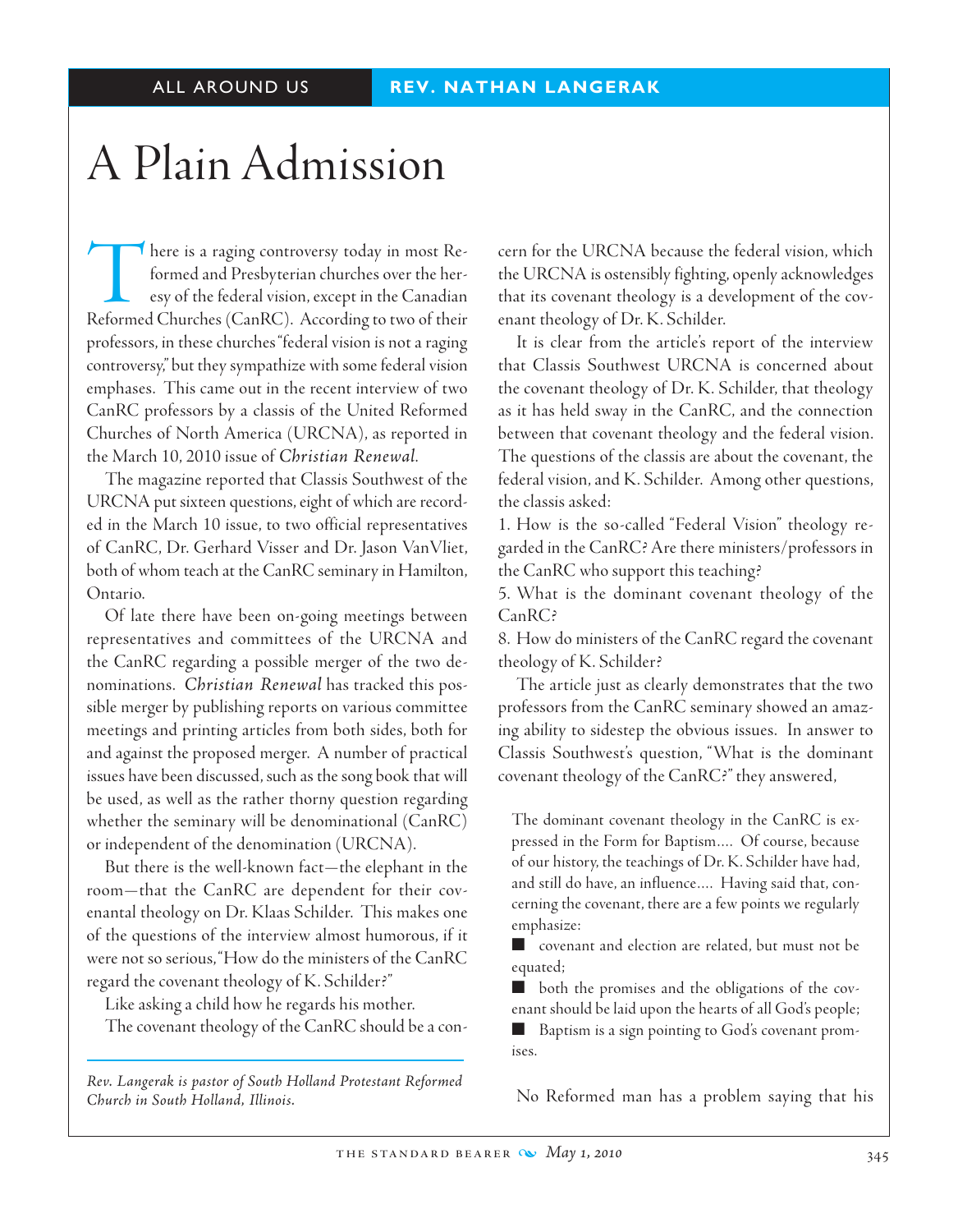covenant view is found in the baptism form, that there are obligations in the covenant, and that Baptism is a sign pointing to God's covenant promises.

 No Reformed theologian has ever been so dense as to "equate" covenant and election. Election is an eternal decree. Covenant is a relationship of friendship and fellowship that God establishes with His elect people in Jesus Christ the head of the covenant.

The issue—the issue they adroitly sidestep—is the question of how precisely the CanRC relate covenant and election. If they are related, which the representatives of the CanRC say that they are, then what is that relationship, and even more pointedly, does the eternal decree of election determine with whom God establishes the covenant?

Yet, reading with some discernment, it is possible to see the classic Schilderian and CanRC doctrine of a conditional covenant cut free from the eternal decree of election come through.

Classis Southwest URCNA: "How do the ministers of the CanRC regard the covenant theology of K. Schilder?" The professors answered:

Schilder taught that those who are baptized are really in the covenant. They really receive the promises of salvation, and they really receive the obligation to respond, out of thankfulness, with a new obedience.

Schilder also points out that everyone is baptized with the same Form. We do not have a Form A for elect and Form B for non-elect.

At the same time, those who are properly and legally in the covenant [all baptized children—NJL] also have to appropriate the promises by faith….

Schilder speaks of conditions within the covenant, but he also takes pains to ensure that no one misunderstands this. He says: if you mean by condition "something whereby we bind God," or "something for which God has to wait before He can go on," or "something which we have to fulfill in order to merit something," then, "we say unconditionally: 'unconditional is the password.'" But he continues: "Do you mean by condition something which God has joined to something else, to make clear to us that the one cannot come without the other and that we cannot be sure of the one, unless we are at the same time assured of the other? Then we say unconditionally: 'conditional is the password.'"

Bearing the above in mind, CanRC are not inclined

to speak of an inward/outward covenant or an inward/ outward aspect of the covenant. Using that terminology leaves us with the impression that some children of baptism are really in the covenant and really baptized, while others are not…at the same time, this does not mean that we teach that every member of the covenant is *de facto* elect. Not at all! Genuine profession of faith is a very real and important part of life in the covenant.

For the CanRC, all baptized children are in the covenant and really receive the promises of salvation. Not every member of the covenant is elect. They do not teach an inward/outward distinction in the covenant [read covenant and sphere of the covenant—NJL]. There are conditions in the covenant. Schilder may have cleverly defined conditions, but they were conditions for all that: "the one cannot come without the other."

That is a particular covenant doctrine laid out in very plain language. That is a conditional covenant that is dependent on the will of the baptized child. That is the basic covenant doctrine promoted by the men of the federal vision and on the basis of which they teach a conditional election, conditional justification, and indeed, an entirely conditional salvation. Salvation—in the covenant—according to the federal vision is by faith and good works. Salvation is conditional.

It is a covenant doctrine that is not controlled by election because every baptized child is really in the covenant and really receives the promises.

It is a covenant doctrine that teaches that the baptized child who is in the covenant, who is joined to Jesus Christ, and who has received the promise of God can—in fact many do—fall away from the covenant and perish.

It is a covenant doctrine that insists on denying the one distinction that explains how it is that all children of believers must be baptized, but not all children of believers are "in the covenant." It is this distinction between being "in the covenant" and "in the sphere of the covenant" that the apostle taught in all but name only in Romans 9:6: "For they *are* not all Israel, which are of Israel."

It is a covenant doctrine opposed to and incompatible with the truth of an unconditional covenant determined exclusively by God's eternal and unconditional decree of election. All of salvation, including salvation in the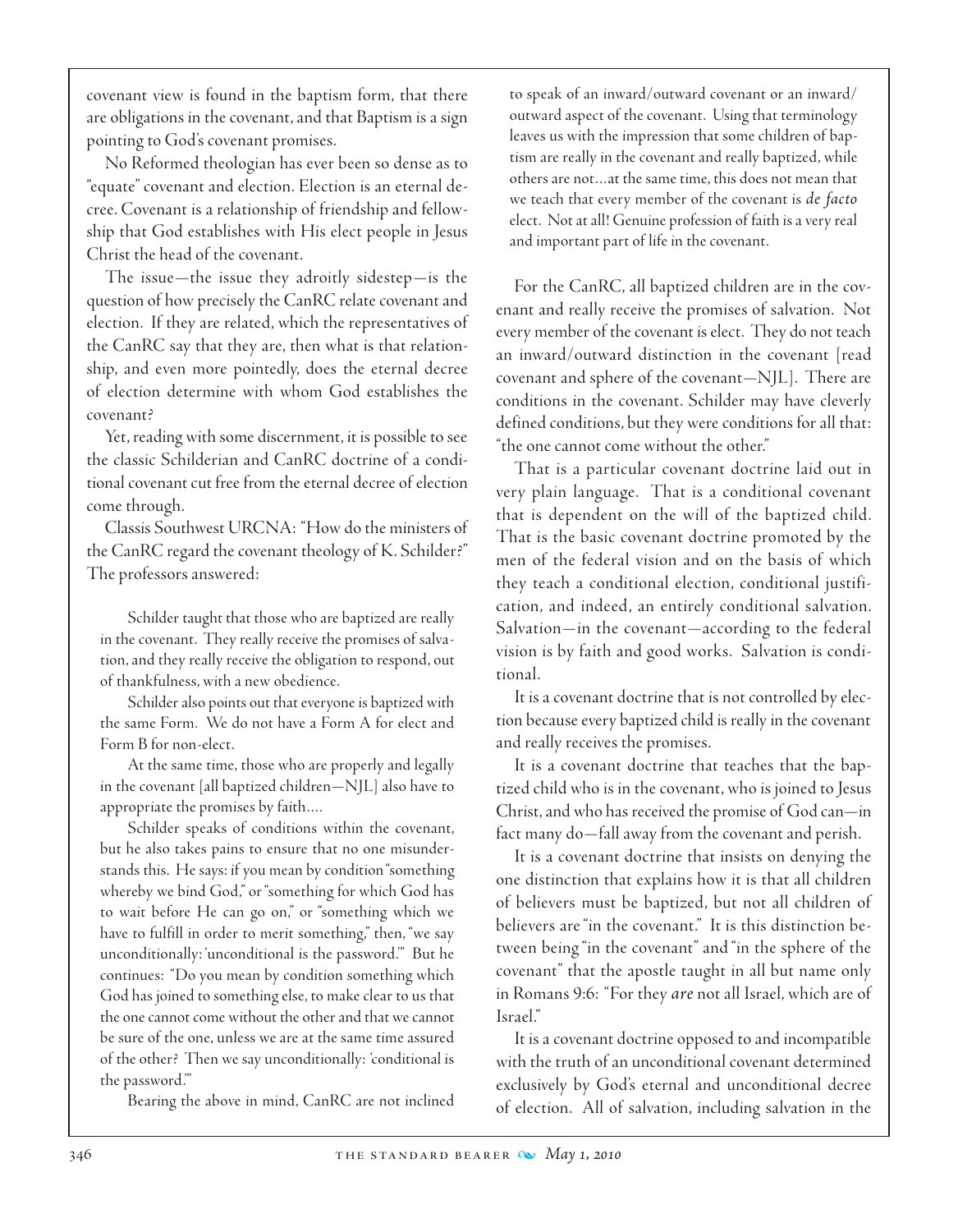covenant, is determined by the decree of election. This truth every Reformed believer confesses:

That some receive the gift of faith [which is to be "in the covenant" inasmuch as faith is being engrafted into Christ—NJL] from God and others do not receive it proceeds from God's eternal decree (Canons 1.6).

Instead of this wholly comforting—and God-glorifying—confession that salvation in the covenant is dependent upon the will of God in election, it is a covenant doctrine—terrifying and God-dishonoring—in which every baptized child is in the covenant and receives the promises of salvation, but salvation is conditioned on that child's work of appropriating the promises by faith.

In the late 1940s and early 1950s the Protestant Reformed Churches (PRC) had a life-and-death struggle with the theology of a conditional covenant as taught by Dr. K. Schilder. That makes the present-day controversy over the federal vision, a movement that openly admits that it is developing the doctrine of the covenant as taught by Dr. K. Schilder, of lively interest to the members of the PRC as well as to other readers of the *Standard Bearer*. That conditional covenant doctrine, now well-developed with its many implications by the federal vision, was officially rejected by the PRC in that controversy.<sup>1</sup> That controversy demonstrated that there is no peace between the doctrines of grace as confessed in the Three Forms of Unity and a conditional covenant, and that churches that will maintain the doctrines of grace must reject the doctrine of a conditional covenant.

Yet again, by means of the heresy of the federal vision, the Lord has brought to the foreground in Reformed and Presbyterian churches the age-old question, Is salvation conditional? That question was faced by Augustine, by the Reformation, by Dordrecht, by some in the Dutch Reformed churches after Dordrecht, and by the PRC in 1953. The answer of all to that question was a resounding, No!

That question must be faced again in Reformed and

Presbyterian churches specifically with regard to the precious doctrine of the covenant. Is salvation in the covenant conditional, or is that covenant graciously established, maintained, and perfected by God with His elect alone? Is the relationship between covenant and election—never equated, but never separated either that the decree of election determines membership in the covenant?

This brings up the plain admission by the two CanRC representatives before an official gathering of Classis Southwest URCNA.

#### Question:

How is the so-called "Federal Vision" theology regarded in the CanRC? Are there ministers/professors in the CanRC who support this teaching? Answer:

Federal vision is not a raging controversy in CanRC like it is in some other federations; this is due in part to the fact that some FV emphases are the ones to which Canadian Reformed people are also sympathetic….

Sympathetic…with those denying sovereign grace in the covenant!

One wonders why the interview lasted for fifteen more questions, unless the men who asked the questions exposing the elephant in the room are unwilling to give up their white elephant—the conditional covenant. The federal vision has shown the cost of maintaining it: a fully conditional salvation and the loss of all the doctrines of grace.

It is a plain admission by the CanRC representatives.

The message is clear. We are not fighting the federal vision; we are sympathetic with some of their emphases. In fact, we wonder what all that hullabaloo south of the border is about.

It is about the covenant and whether God and His will determines the membership in that covenant, or whether man and his will determines the membership in that covenant.

#### That is serious.

The maintenance of the doctrines of grace—including gracious justification—depends on the answer.

Are we serious about answering that question…and fighting for the right answer?  $\infty$ 

For the official Protestant Reformed rejection of that error, one can refer to the document known as the *Declaration of Principles* found in Herman Hoeksema and Herman Hanko, "Appendix," in *Ready to Give an Answer: A Catechism of Reformed Distinctives* (Grandville, MI: Reformed Free Publishing Association, 1997), 203–233.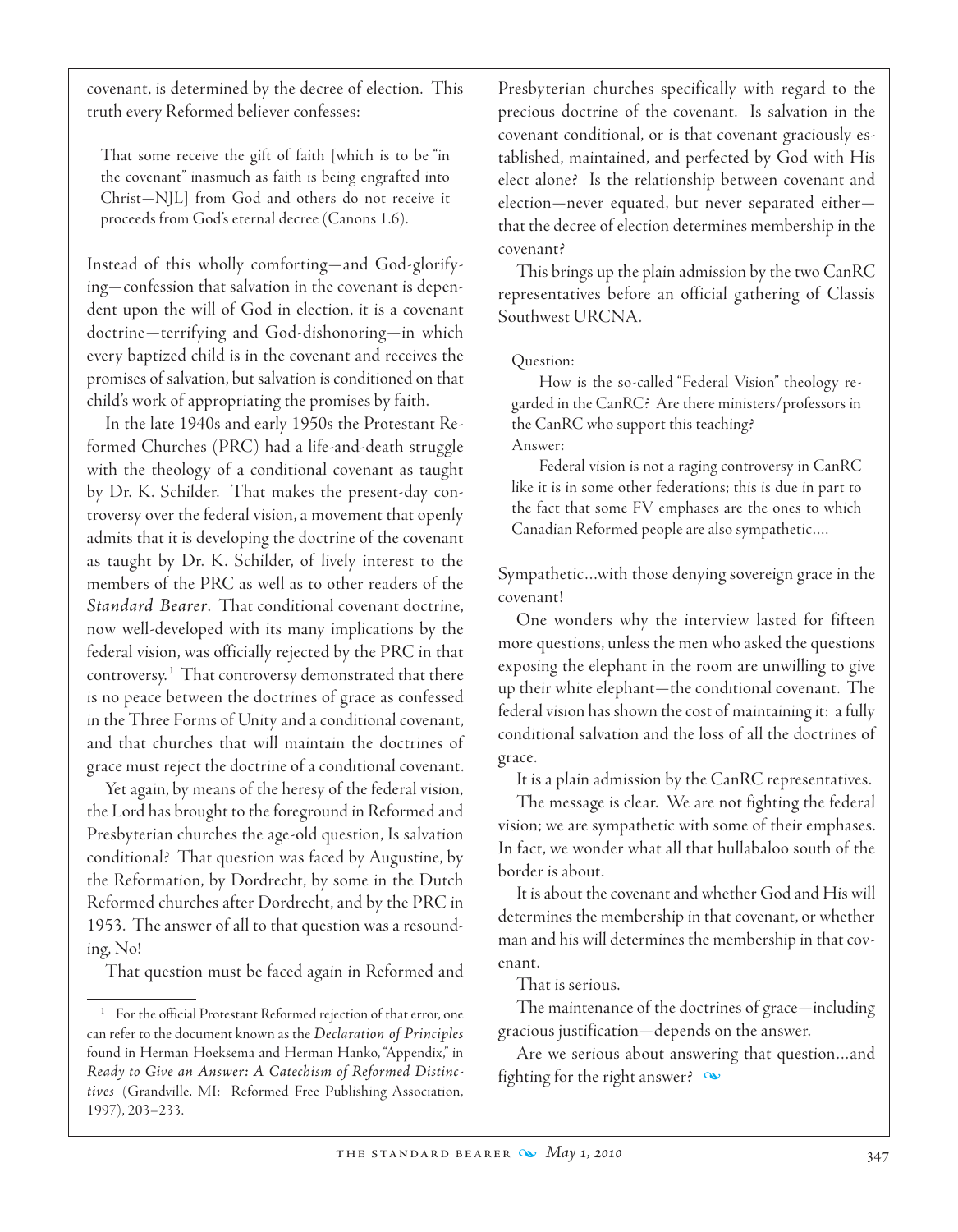# Food for Pilgrims

s pilgrims and strangers on this earth, we need<br>food. The food we need is a special food, for<br>it must nourish our souls. The food that the<br>world has to offer is of absolutely no use to us. No matfood. The food we need is a special food, for it must nourish our souls. The food that the world has to offer is of absolutely no use to us. No matter what the citizens of this earth might present as good for us, it can never provide the nourishment and good health our souls need. In fact, it is poison. It will kill us. The food we need is spiritual. It is the food mentioned in I Peter 2:2, "the sincere milk of the word." Without it we cannot and will not survive as pilgrims.

#### FFF FFF FFF

Scripture uses a very appropriate analogy when it mentions the spiritual food we need. That food is called "milk." The reference is to the milk a newborn child needs and receives from his mother.

 Under normal circumstances, mother's milk is the perfect food for a newborn. It provides all the necessary nutrients so that the child will grow and thrive. It is the food that will keep the child healthy. It is the food that makes the child immune to and thus safe from sickness and disease.

That is what the Word of God is to the pilgrim: the perfect food for our souls. There is no substitute for it. There is nothing needed to supplement a diet of the milk of God's Word. This is what the pilgrim needs, and this alone.

The Word of God, and that alone, will nourish the new life of Christ within us. It alone will give spiritual growth. It alone will cause us to gain spiritual strength and to thrive as children of God in this world.

And this milk of the Word will alone provide the spiritual immunities we need to keep us from spiritual illness. It is the food that preserves us from sins in doctrine and

*Rev. Kleyn is a missionary of the Protestant Reformed Churches in America, stationed in Manila, the Philippines.*

life. It is the food that keeps our faith from growing dim. It is the food that stops us from wandering from the narrow pilgrim's pathway that leads to life eternal.

Why does someone err in doctrine? Why do Christians stray? Why does a believer fall into grievous sins? Why do doubts arise in our souls concerning the goodness of God? Because we neglect the Word of God. We need that Word in order to be kept spiritually healthy and strong.

Specifically, we need that Word as it is preached. We need the preaching of the gospel of Christ, through His ambassadors. We need that preaching, for it centers in Christ. He is the content of it, and He Himself speaks to us through it.

The milk the pilgrim needs is very specifically referred to as the "sincere" milk of the Word. The literal meaning of "sincere" is "pure."

FFF FFF FFF

If the milk a baby receives from his mother is not pure, the baby will become unhealthy and could eventually die. If there is poison mixed with the milk, it will kill the child. If the milk is watered down, the newborn will not receive the nourishment that is so essential to good health and growth.

So it is with the pure milk of the Word. If it is poisoned with a heresy or the lie, it will kill. If it is watered down, the child of God does not receive what he needs to stay spiritually healthy and strong. The pilgrim needs the pure Word of God.

This means that we must never desire or be satisfied with preaching that is impure. We must not hunger after or feed ourselves with heresy—either by allowing it to be taught in the church where we are members, or else by joining a church that is unfaithful to the truth. Such preaching is poisonous and deadly.

Sometimes heresy appeals to our old nature. Perhaps we allow ourselves to become weary of the same food we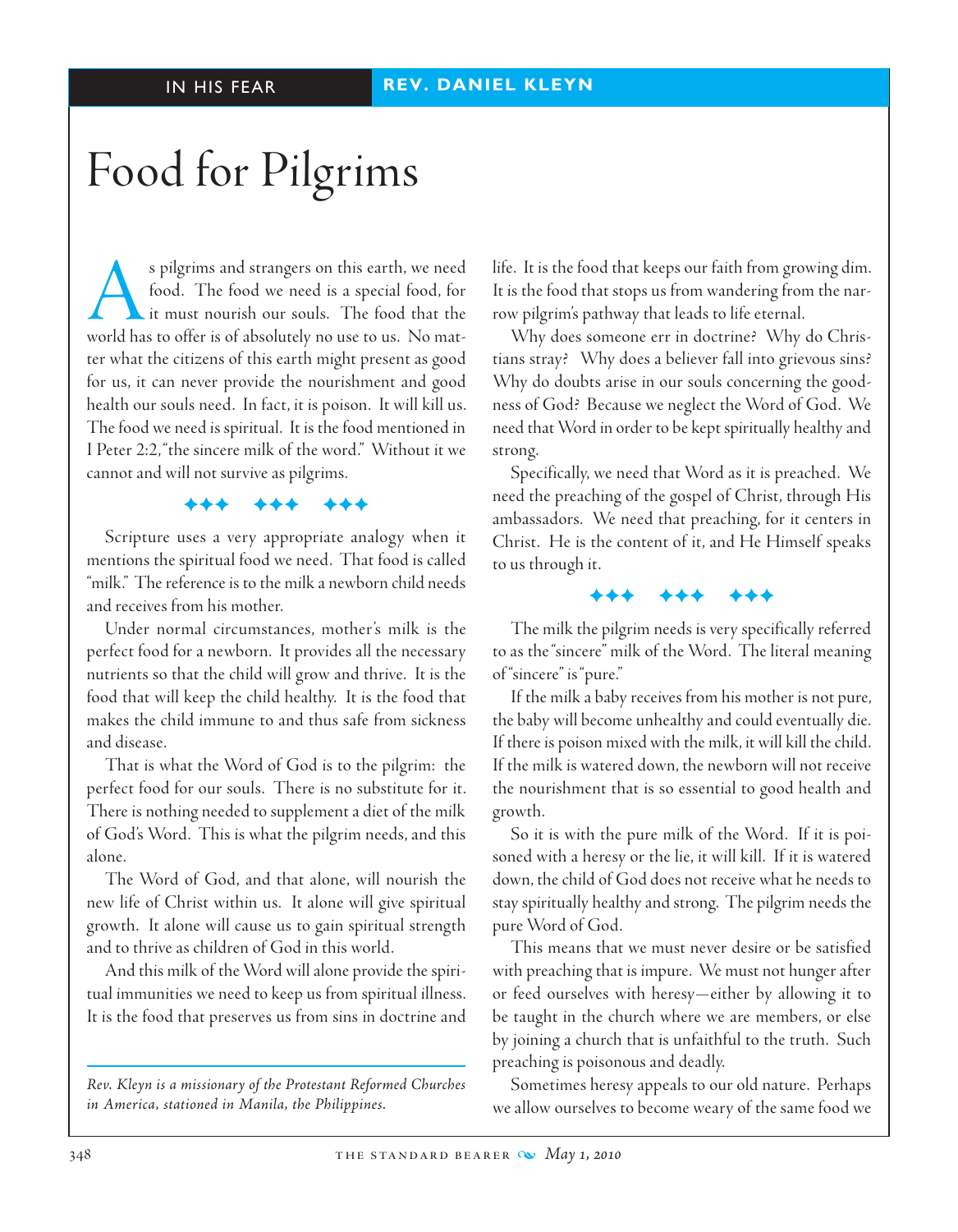have been fed since childhood. We reason to ourselves: "I've heard the same things all my life. I've never heard anything new. And these things are now stale and uninteresting. There's nothing to stimulate my thinking. There's nothing to get me excited about my Christianity. It's time for something else!"

Then a new idea can be exciting. A minister's new insights can be attractive. These things may even appear to be good and right, for they seem to give new spiritual life and zeal.

But any unbiblical element in the preaching of God's Word is dangerous poison. Even if just a small amount of error is introduced and tolerated (a little "common grace," a little "free offer of the gospel," a little freedom to worship God as we please), it will kill and destroy. It would be similar to a mother adding a small dose of poison in the milk she feeds her child. No doubt we would be horrified if a mother ever did that. All the more so ought we to be horrified if this is ever done with the spiritual food of God's children. We must see to it that we and our children desire and are fed with preaching that is, from start to finish, faithful to the Scriptures.

#### FFF FFF FFF

There is also preaching today that is watered down milk. We must not be satisfied with this, either.

I do not have in mind preaching that is heretical, but preaching that is weak. The error is not in what is said, but in what is not said. Certain truths are not preached, because they might not be well received by the hearers. Certain lifestyles are not condemned, because some might be offended.

This can happen because the minister is interested in being liked. He gives in to the temptation to be a manpleaser. He gives in to the "itching ears" of the people. He preaches only what the listeners want to hear.

This can also happen because a minister does not want to wrestle with the difficult truths of Scripture. It takes up too much time and effort to understand and explain these truths. He therefore preaches only on what comes easy. Or else he preaches only on the truths that appeal to himself personally, his favorite doctrines.

This is just as serious as heresy. It is an attempt to feed the people of God with just part of God's Word, and not with the whole counsel of God. They receive only a frac-

tion of the spiritual nutrients they need to survive. They have an unbalanced diet, and that is detrimental to their spiritual health.

As pilgrims on this earth, we must not be satisfied with this kind of spiritual food. We are to desire and seek the pure, unmixed, uncontaminated milk of the Word of God.

#### FFF FFF FFF

There is one more aspect to this analogy of milk that must not be overlooked: the newborn's desire for mother's milk.

That desire is a strong and urgent one. The child wants that milk, and nothing else. It is really the only thing the child is interested in. The hungry newborn will cry out for milk until he receives it. Only then will he be quiet and content.

In this same way must the pilgrim hunger after the pure Word of the gospel. We should not simply be mildly interested in it. Our hunger must be earnest, and urgent.

 Our lives should revolve around the Word of God. That Word should be our delight. The Lord's Day ought to be central in our lives. Nothing should easily prevent us from being in the house of God twice each Sunday. We should want to be there so that as we worship our heavenly Father our souls may feast again from the Lord's bountiful table.

This will be true of us to the degree that we realize and remember that the Word of God is the one food our souls need in order to grow and flourish. In that Word is all our comfort. In that Word is correction. In that Word is instruction. In that Word is the assurance of God's love. In that Word is the gospel of hope and joy and peace.

There is nothing in all the world that will give us even a fraction of these blessings. No measure of wealth and pleasure and success will make our souls quiet, peaceful, and content. The pure milk of the Word is the only food that will satisfy. It is the only food that will enable us, with hope in our hearts, to continue treading the pilgrim's pathway to our eternal home in heaven.

May we always desire and seek after that pure milk of the Word of God.  $\infty$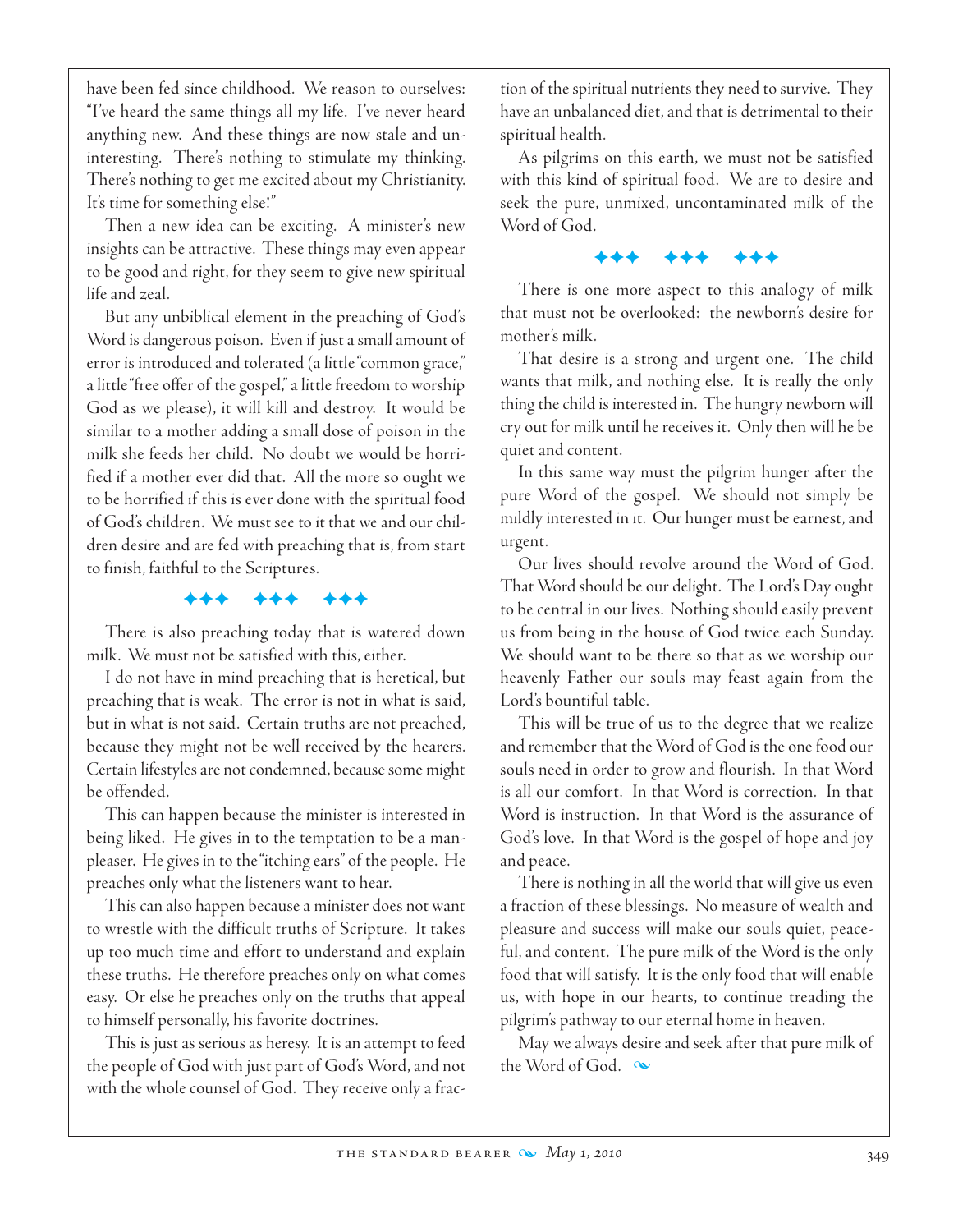# Chapter Four Postmillennialism (6)

The Postmillennial Interpretation of Revelation 20 (cont.)

I<sub>oost</sub> n the past, the majority of postmillennialists explained Revelation 20:7-9 as teaching that the millennium will be followed by a final apostasy from the gospel and law of Christ and by a worldwide rebellion against the kingdom of Christ. Towards the very end of history, Satan will be loosed to deceive the nations and marshal them against the church. Among those who taught this final apostasy were the Presbyterian J. Marcellus Kik and the Christian Reconstructionist Gary North.<sup>1</sup> Kik's interpretation of the passage is representative: "For the thousand-year period he [Satan] was bound. He could no longer deceive the nations…. At the end of the millennium period he is again to be released to deceive the nations. That will be a woeful day for the world."2

Recently, prominent postmillennial Christian Reconstructionists Rousas J. Rushdoony and Martin G. Selbrede have rejected the teaching of a final apostasy as pessimistic. According to Selbrede, the millennium of Revelation 20 (which he understands as the glorious reign of the church over all her enemies in a "golden age") will climax in the salvation of every living human. To such a world, Christ will return. No worldwide rebellion against the kingdom of Christ will intervene between the

*Prof. Engelsma is professor emeritus of Dogmatics and Old Testament in the Protestant Reformed Seminary.*

*Previous article in this series: March 15, 2010, p. 276.*

millennium and the coming of Christ. Selbrede calls his doctrine of the last things "eschatological universalism" and praises it as a teaching of "unbounded optimism." He acknowledges that he is dependent for both the teaching and its name upon the noted Presbyterian theologian Benjamin B. Warfield.

#### **The Optimistic Interpretation of Revelation 20:7-9**

 Optimistic though this rejection of a final apostasy and rebellion may be, it still must reckon with Revelation 20:7-9: "And when the thousand years [the millennium] are expired, Satan shall be loosed out of his prison, and shall go out to deceive the nations which are in the four quarters of the earth…to gather them together to battle… [against] the camp of the saints…and the beloved city." Even optimism must be "bounded" by the word of God.

Selbrede, the contemporary Christian Reconstruction postmillennialist, relies entirely on Warfield's exegesis of the crucial passage on a final apostasy.3 Warfield's explanation is a denial that the "little season" of Satan's loosing (Rev. 20:3) follows the thousand years in history. Rather, the "little season" is contemporaneous with the thousand years. While the saints are living and reigning with Christ in heaven, Satan is constantly opposing the church on earth. According to Warfield, the binding of Satan for a thousand years (Rev. 20:2) refers to his inability to trouble the saints in heaven. The loosing of Satan for a little season refers to his warfare against the church on earth (during much of the same time that he is bound with regard to the saints in heaven). In Warfield's explanation of the binding and loosing of Satan, time is

See the previous installment in this series on the doctrine of the last things.

<sup>2</sup> J. Marcellus Kik, *An Eschatology of Victory (*Phillipsburg, New Jersey: Presbyterian and Reformed, 1971), 246.

<sup>&</sup>lt;sup>3</sup> See Martin G. Selbrede, "Reconstructing Postmillennialism," *The Journal of Christian Reconstruction: Symposium on Eschatology* 15 (Winter, 1998), 187, 188.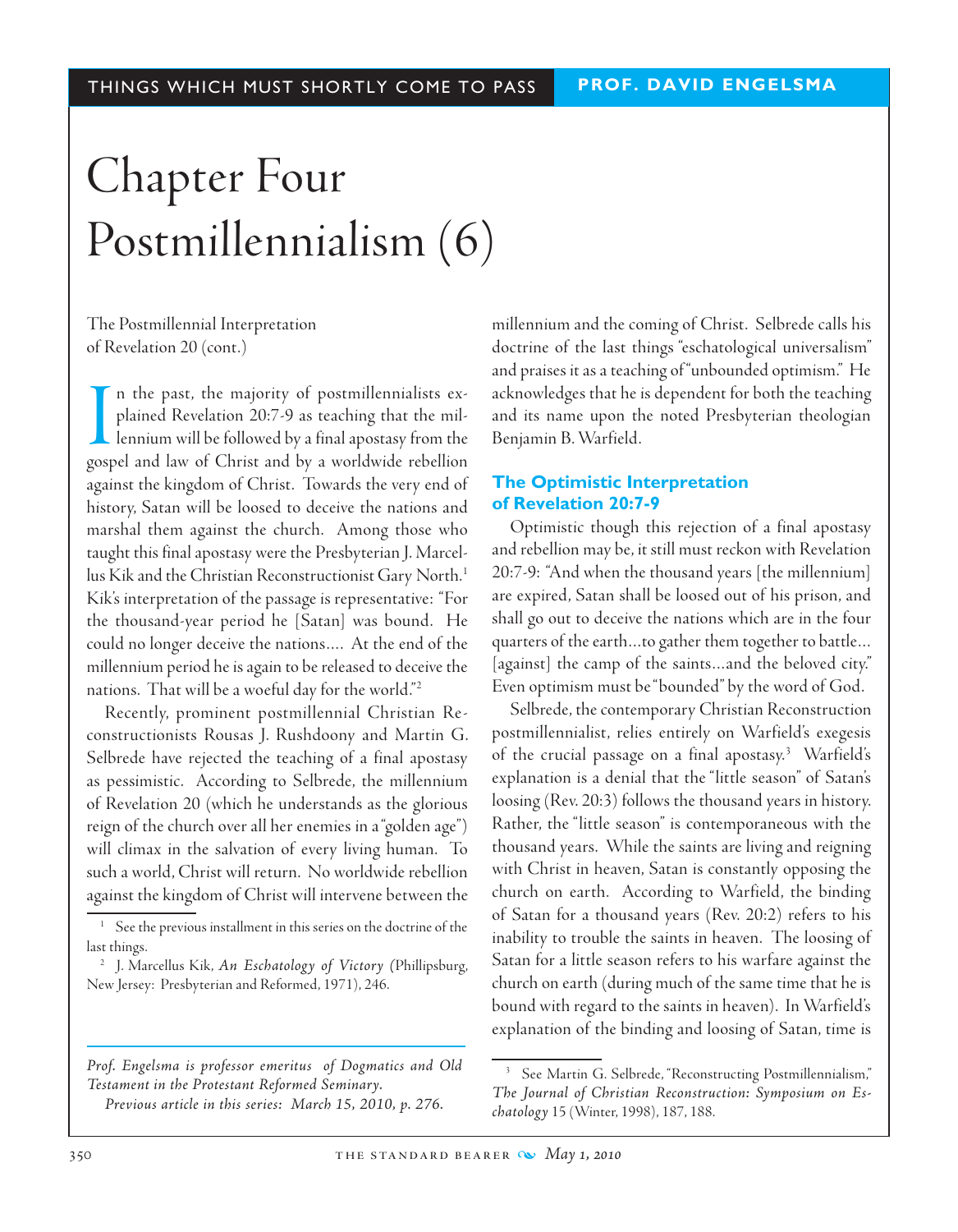not in view. It is a mistake to think in terms of before and after, as though Satan is bound before the millennium and loosed after it.

The chaining of Satan is not in the event a preliminary transaction, on which the security of the saints follows: nor is the loosing of Satan a subsequent transaction, on which the security of the saints ceases. The saints rather escape entirely beyond the reach of Satan when they ascend to their Lord and take their seats on His throne by His side…. But while the saints abide in their security Satan, though thus "bound" relatively to them, is loosed relatively to the world—and that is what is meant by the statement in verse 3c that "he must be loosed for a little time." …We must here look on the time-element…as belonging wholly to the symbol and read in the interpretation space-elements in its place.<sup>4</sup>

Although Warfield does not make this explicit, his explanation of Revelation 20:7-9 includes that gradually Satan's assault on the church during the "little season" (which for Warfield is the entire present age up to the beginning of the "golden age") will weaken as the gospel converts more and more members of the nations, Gog and Magog. Then will be realized the "golden age," which will culminate in the conversion of every living human (Warfield's and Selbrede's "eschatological universalism"). Finally, Christ will return to a "converted earth."

 Evidently, the "golden age" with its eschatological universalism must be inserted into Revelation 20 between verse nine and verse ten. The falling of fire from heaven upon the enemies of the church in verse nine cannot refer to the second coming of Christ, for according to Warfield and Selbrede no enemy of Christ remains at His coming. But the casting of the devil into the lake of fire in verse ten must occur at Christ's second coming. The "golden age" of postmillennialism must, therefore, be found between verse nine and verse ten.

This is the exegesis of Revelation 20:7-9 that Selbrede recommends to his postmillennial comrades, who hitherto have been afflicted with the dread malady of pessimism inasmuch as they have allowed the passage to convince them of a final apostasy.

Selbrede's recommendation of Warfield's exegesis of the passage comes with a high cost to postmillennialism. The cost is giving up Revelation 20 as proof of postmillennialism's "golden age." As I pointed out earlier in this series on the last things, Warfield demonstrated that the millennium of Revelation 20 refers to the intermediate state. The living and reigning of the saints with Christ take place *in heaven*, not on the earth. According to Warfield, there is nothing of a "golden age" on earth in the whole of Revelation 20 (Warfield finds the "golden age" of postmillennialism elsewhere in Revelation).<sup>5</sup> It is very much to be doubted that postmillennialism is willing, or can stand, to pay this cost, even in order to rid itself of the incubus of a final apostasy.

#### **Erroneous Interpretation**

Warfield's interpretation of the loosing of Satan, in Revelation 20:7-9, is erroneous. It is so egregiously erroneous as to betray that Warfield's exegesis is driven by his postmillennial theology. A loosing of Satan towards the end of history resulting in a worldwide rebellion against the kingdom of Christ contradicts the dearest tenet of postmillennialism, namely, that history must come to a close with an earthly, visible, and complete victory of the Messianic kingdom. Therefore, the loosing of Satan must be explained away, regardless that the explanation violently conflicts with the plain language of the text and regardless that the explanation is burdened with insoluble difficulties regarding other elements of the passage, as Warfield himself admits.

The truth is that the loosing of Satan from his chain and prison *follows* the thousand years during which he had been bound: "When the thousand years are expired (Rev. 20:7)." "When" is a particle of time. The words "are expired" translate the Greek verb that means "were ended," or "were brought to [their] end." It is the same word used of the ending of the thousand-year period in verse three of Revelation 20 and there translated, "should be fulfilled": "that he [Satan] should deceive the nations no more, till the thousand years *should be fulfilled*." The thought is that Christ has a purpose with the binding of Satan for a thousand years. This purpose is the gathering of the elect church out of the nations by

<sup>4</sup> Benjamin Breckinridge Warfield, "The Millennium and the Apocalypse," in *Biblical Doctrines* (New York: Oxford University Press, 1929), 655, 656.

<sup>5</sup> See David J. Engelsma, "The Millennium (2)," *Standard Bearer* 85, no. 15 (May 1, 2009): 345.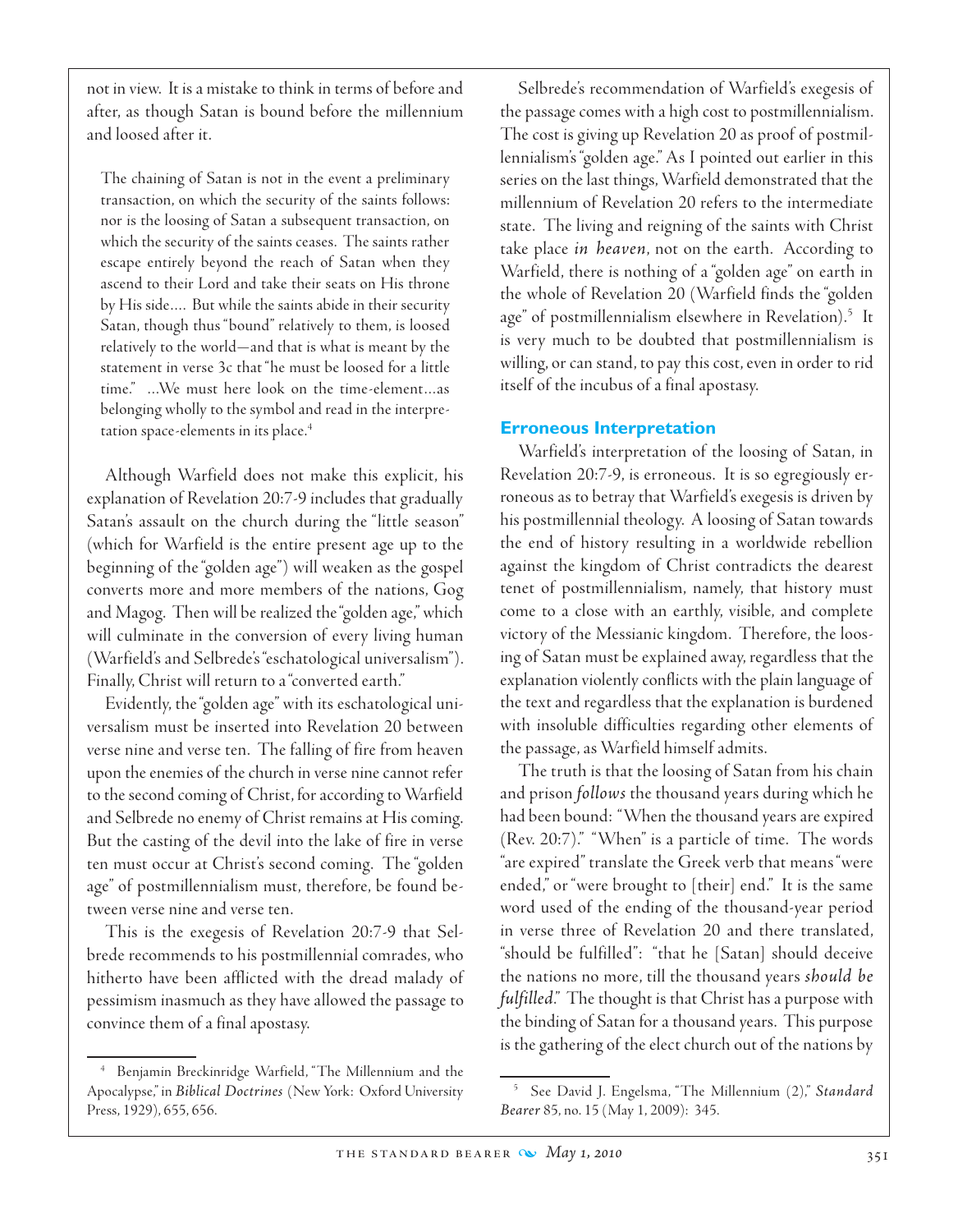the preaching of the gospel. This purpose would be impossible of realization, if Satan were not bound and thus prevented from deceiving the nations under Antichrist. Only when Christ's goal, or end, with the thousand years has been reached, in the salvation of the entire church, will He loose Satan for a little season, to do his damnedest.

The element of time is very definitely in the passage, both grammatically and with regard to the doctrine.

That the loosing of Satan follows the millennium

in time is clearly taught also in verse three. Satan is bound for a thousand years "that he should deceive the nations no more, *till the thousand years should be fulfilled* [that is, ended, in the sense of having been brought to their appointed goal]: *and after that* he must be loosed a little season." Time is everywhere in the text. Time is prominent. Time is of the text's essence. Satan is bound at the beginning of the thousand years. During the long period of the thousand years, Satan remains bound. Only when the thousand years have ended is he loosed: "after that." And he is loosed "a little season [of time]."

In opposition to Warfield's assertion that the little season of Satan's

loosing is the same period of time as the thousand years during which he is bound, verse three sharply distinguishes the time of Satan's binding from the time of his loosing. A thousand years is a long time. It is the time from Christ's ascension until shortly before His coming again. In contrast, the time of Satan's loosing is very brief: "a little season" (literally: "a little *time"*; time is in the passage *literally*). And this will be a great comfort to the church that must suffer the consequences of Satan's loosing.

If further evidence of the falsity of Warfield's (and Selbrede's) interpretation of the loosing of Satan were required, it would be that this interpretation forces Warfield to explain the "nations" mentioned in verse three as the elect church in heaven. According to Warfield, the

binding of Satan refers strictly to his inability to trouble the saints in heaven in the intermediate state. When verse three, then, teaches that Satan is bound "that he should deceive the nations no more," the meaning must be that he is bound so that he will not deceive the elect in heaven. Warfield recognizes his problem: "The only real difficulty lies in the word 'nations' [in v. 3]. Should we not expect 'saints' instead—for is it not merely with reference to the saints that Satan is supposed to be bound?"<sup>6</sup> Halfheartedly, Warfield suggests as the solution to his problem

*A loosing of Satan towards the end of history resulting in a worldwide rebellion against the kingdom of Christ contradicts the dearest tenet of postmillennialism...* that "nations" in verse three "may include Christians also."7 But he quickly admits that his attempt to explain "nations" in verse three is unsatisfactory. "It cannot be pretended that a real solution of its ['nations' in v. 3] difficulties has been offered in any case; it remains a dark spot in an otherwise lucid paragraph and must be left for subsequent study to explain."<sup>8</sup>

Apart from the usage of the word "nations" elsewhere in the book of Revelation, the word "nations" is used in verse eight of Revelation 20 to refer to masses of ungodly men and women on the earth. The "nations," identified as Gog and Magog, are the reprobate, ungodly enemies of the

true church, whom Satan unites in the little season of his loosing to attack the church. The "nations" of verse three are the ungodly in the world whom Satan cannot deceive during the thousand years, but whom he does deceive during his little season after the thousand years. The "nations" in verse three are the same as the "nations" in verse eight. They are not the elect, believing church, much less the elect in heaven. They are the reprobate wicked, who are always susceptible to Satan's influence. One thing, and one thing only, prevents them from being deceived during the thousand years, and this is Christ's binding of Satan so that he cannot deceive them before Christ has accom-

<sup>6</sup> Warfield, *Biblical Doctrines,* 656, 657.

Ibid., 657.

Ibid.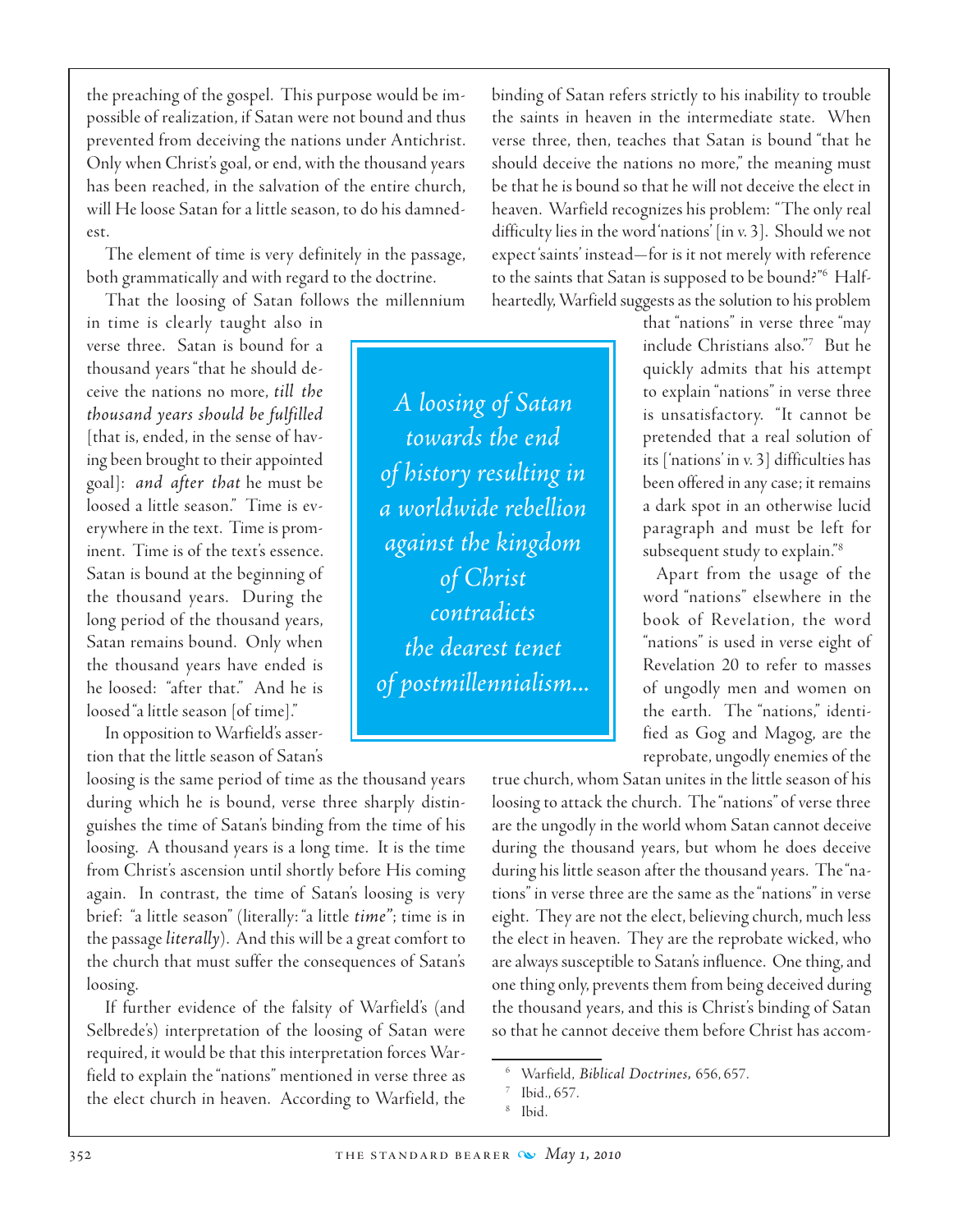plished His great purpose of gathering His church.

Warfield's interpretation of the loosing of Satan, let it be noted, completely distorts the prophecy of Revelation 20:7-9. The passage teaches a loosing of Satan towards the end of history that culminates in an all-out, worldwide attack on the church of Jesus Christ. The church will finally be delivered from this attack and from her ancient foe by a wonder. Fire will come down from God in heaven to devour the hordes of ungodly that assail the church. At that time, Satan will summarily be cast into hell. And then the final judgment will sit (Rev. 20:10ff.).

What is the explanation of the passage by Warfield (and presumably by the Christian Reconstructionist Selbrede)? Satan's attack on the church throughout this present age concludes with the total conversion of the nations, Gog and Magog, that had been attacking the church. Gog and Magog will be saved, to the last man or woman. The camp of the saints and the beloved city will go up on the breadth of the earth, compass the nations that are on the four quarters of the earth, Gog and Magog, about, and successfully evangelize them so that every human then living will be saved. Then will follow a long period of earthly dominion by the saved human race, the "golden age." Where Satan will be during this "golden age," and what he will be up to, we are not told. To this "converted earth," Christ will one day return.

Revelation 20:7-9 is turned on its head.  $\infty$ 

## TAKING HEED TO THE DOCTRINE **REV. JAMES LANING**

# The Dispensational View of the Rapture (1) A Pretribulation Rapture

What dispensationalists are especially known<br>for is their bizarre teaching that the church<br>on this earth is going to be raptured into<br>heaven right before the tribulation. At any moment, for is their bizarre teaching that the church on this earth is going to be raptured into they say, this could happen. There are no signs that must be seen first. It might be tomorrow. It might be today. A multitude of people are mysteriously going to vanish from this earth. Vehicles on the road will suddenly be unmanned. There will be widespread chaos. And then the period known as the Great Tribulation is going to begin.

Where did they come up with such an idea? How do they attempt to prove this? And why do they desire to teach such a thing? We turn now to consider this strange

*Rev. Laning is pastor of Hope Protestant Reformed Church in Walker, Michigan.*

teaching and its significance for the whole dispensational system of thought.

## **What is mean by the "rapture"**

The term *rapture* comes from the Latin translation of the Greek word translated "caught up" in I Thessalonians 4:17 (KJV): "Then we which are alive and remain shall be *caught up* together with them in the clouds, to meet the Lord in the air: and so shall we ever be with the Lord." The rapture is that moment when the believers on earth will be caught up to meet the Lord in the air.

This verse, of course, clearly states that there will be such a moment. The question, however, has to do with *when* this will take place. Dispensationalists say this event will take place *before* the Great Tribulation, and seven years or more prior to the second coming of Christ. Furthermore, they say this event could take place at any moment, with no signs needing to take place before it occurs. It is this view of an *imminent, pretribulation*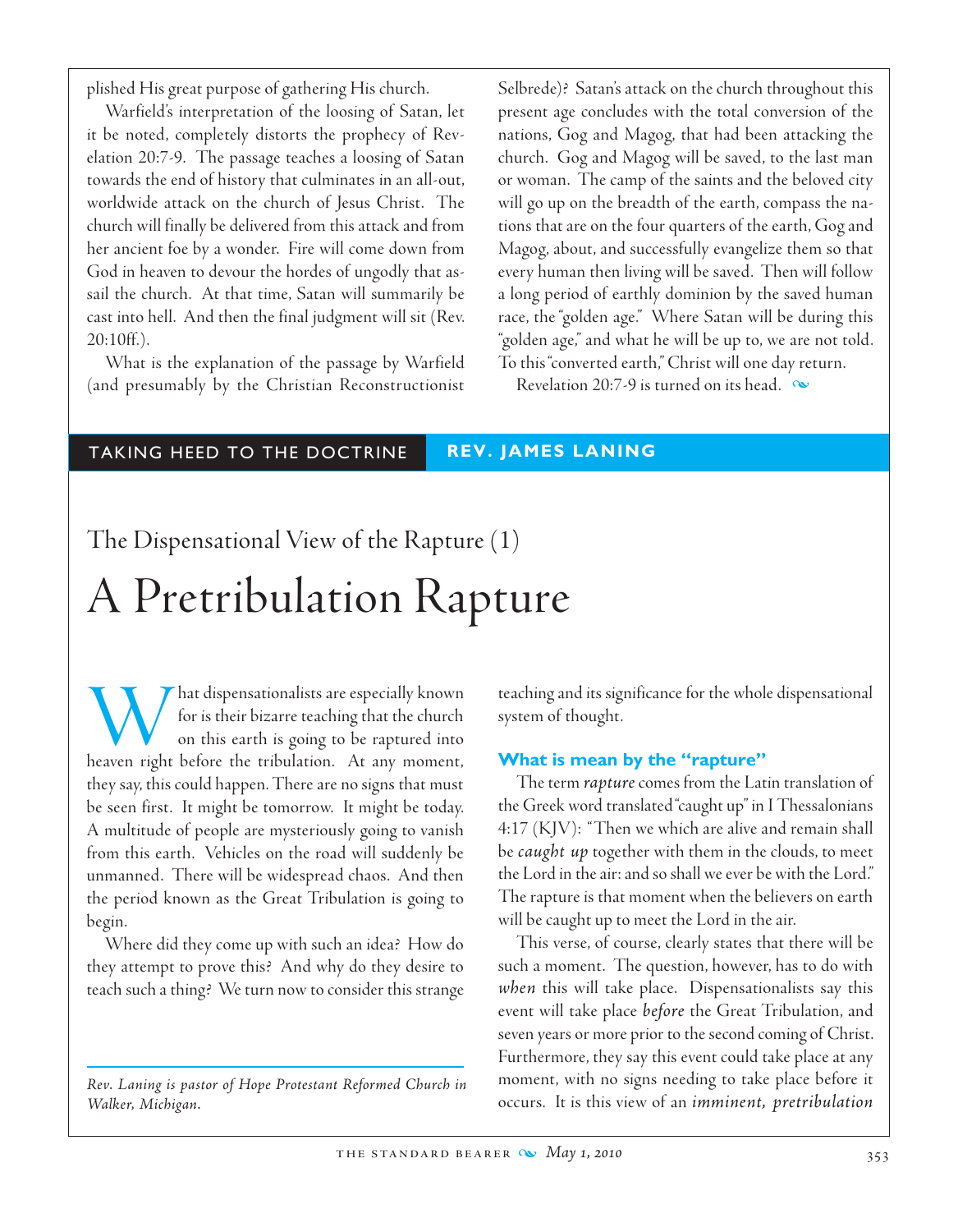rapture that is uniquely characteristic of Dispensationalism.

## **The root error out of which a pretribulation rapture arises**

There are many errors associated with the pretribulation rapture idea, but central among them is the false distinction Dispensationalists make between Israel and the church. Dispensationalists embrace a carnal interpretation of the promises to Israel found in the Old Testament, and they say these promises will not be fulfilled until the church gets out of the way. God's second people (viz., the church), they say, must be removed from the scene. Only then will God return to His first people (viz., the earthly nation of Israel).

Dispensationalists openly admit that their view of a pretribulation rapture is inseparably connected to their Israel-church distinction:

The church and Israel are two distinct groups with whom God has a divine plan. The church is a mystery, unrevealed in the Old Testament. This present mystery age intervenes within the program of God for Israel because of Israel's rejection of the Messiah at His first advent. This mystery program must be completed before God can resume His program with Israel and bring it to completion.<sup>1</sup>

So, in their view, God has two peoples, and He has a different "program" for each one. The first program is for Israel, and this program was interrupted when the Jews rejected Christ. Then God started a second program, which involves the gathering of the church out of all the nations. This second program, they say, must come to an end before God will resume His first program. The rapture, then, is that specific moment when the second program (for the church) comes to an end, so that God may resume His first program (for Israel).

The tribulation, in their view, is something that belongs to God's program for Israel. And if it belongs to God's program for Israel, then the church program must end before the tribulation begins.

Dispensationalists make use of their Israel-church

distinction to get around one of the main verses used to refute the idea of a pretribulation rapture. I refer now to Matthew 24:29–31, which reads: "Immediately after the tribulation of those days shall the sun be darkened, and the moon shall not give her light…. And he shall send his angels with a great sound of a trumpet, and they shall gather together his elect from the four winds, from one end of heaven to the other." This passage states explicitly that elect believers will be gathered together *after* the tribulation. This, of course, directly contradicts the dispensational view of a pretribulation rapture. In an effort to escape the teaching of this passage, Dispensationalists make use of their distinction between two groups of elect saints, and argue that this passage refers to the elect Israelites, not the elect that constitute the church.

In fact, they will acknowledge that if God has only one people, then this verse certainly does refute their position:

Obviously if the word *church* includes saints of all ages and saints are mentioned in the tribulation time, it is futile to debate the question of pretribulationism.<sup>2</sup>

In other words, Walvoord here is admitting that this passage in Matthew would refute the notion of a pretribulation rapture, if the church includes saints of all ages.

Thus we see that a proper understanding of the truth that the church does indeed include saints of all ages is enough to refute this false teaching concerning a pretribulation rapture. This is yet another example of how the truths concerning ecclesiology and those concerning eschatology are inseparably related.

## **The time of Jacob's trouble**

Even though the truth that there is only one people of God is sufficient to refute the pretribulation rapture idea, it is worthwhile to consider some of the main arguments Dispensationalists use to try to prove their position. Along the way it will be worth noting how these different arguments are often very clearly related to their erroneous Israel-church distinction.

In an effort to make their position appear to be well grounded in Scripture, Dispensationalists list a whole host of reasons why the rapture must take place before

<sup>1</sup> J. Dwight Pentecost, *Things to Come: A Study in Biblical Eschatology* (1958; repr., Grand Rapids, MI: Dunham Publishing Co., 1966), 193.

<sup>2</sup> John F. Walvoord, *The Millennial Kingdom* (Grand Rapids, MI: Zondervan, 1959), 252.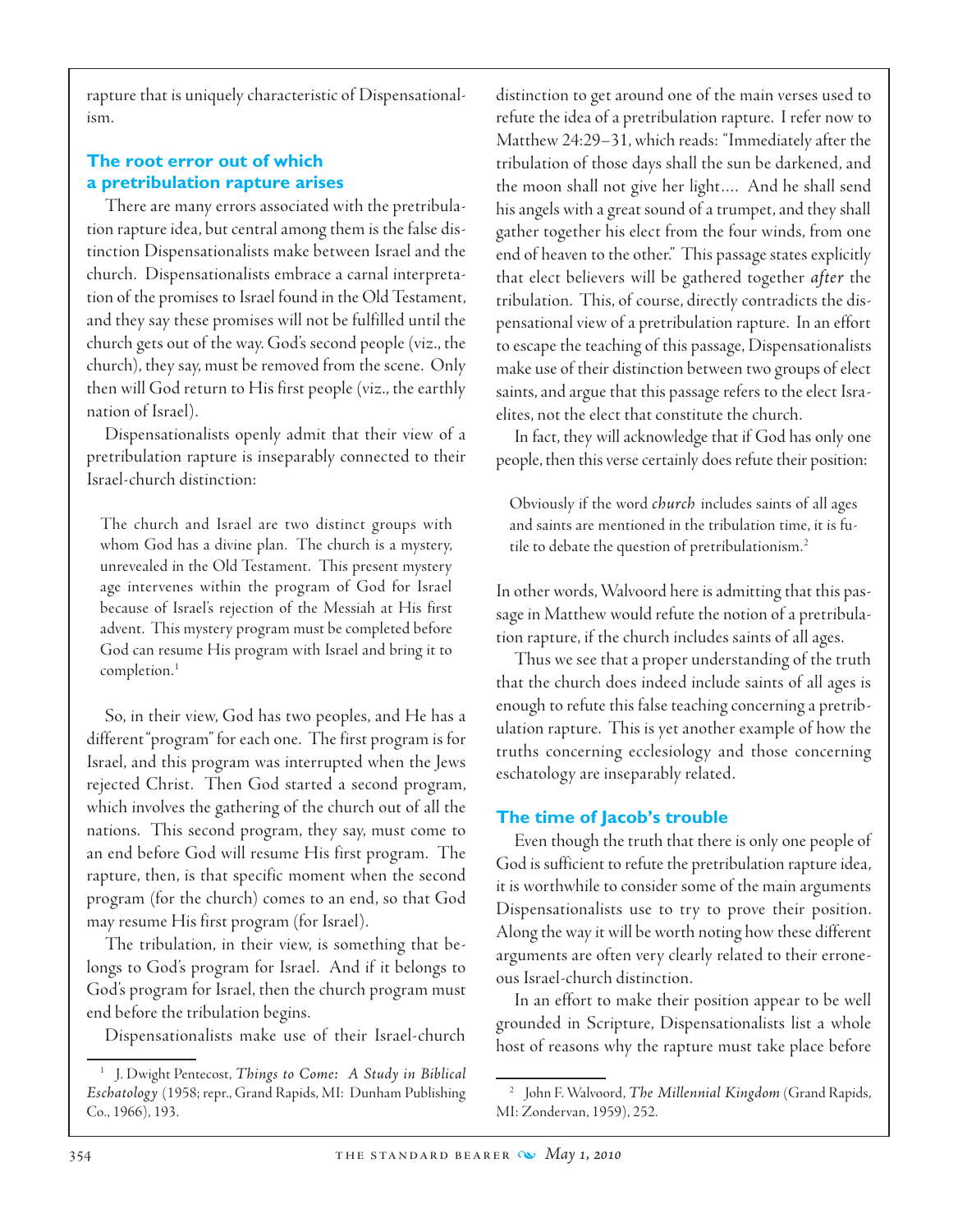the tribulation. Although it would be quite tedious to consider all of them, it would certainly be worthwhile and beneficial to consider some of the main ones.

 One of their chief arguments is that Scripture speaks of a future tribulation that Israel must go through. They frequently cite Jeremiah 30:7–9, which speaks of the tribulation as a time of *Jacob's* trouble: "Alas! for that day is great, so that none is like it: it is even the time of Jacob's trouble; but he shall be saved out of it. For it shall come to pass in that day, saith the LORD of hosts, that I will break his yoke from off thy neck, and will burst thy bonds, and strangers shall no more serve themselves of him: But they shall serve the LORD their God, and David their king, whom I will raise up unto them." This passage, they say, refers to a tribulation that Israel—not the church—must go through. This prophecy, they maintain, has not yet been fulfilled, seeing as David has not yet been raised from the dead. So, they argue, it must refer to a future time of trouble for Israel:

The timing of this prophecy is of great significance because it was linked to the resurrection of "David their king whom I will raise up to them"  $(v, 9)$ . David's resurrection will be connected with the second coming of Christ and will be part of the resurrection of Old Testament saints which will also occur at the time of the Second Coming (cf. Dan. 12:2–3). This prophecy has never been fulfilled and was part of the revelation contained in many Old Testament passages concerning the restoration of Israel to their land. This prophecy supports the chronology of pretribulationists that Israel must undergo an unprecedented time of trouble before the Second Advent….3

## **David raised up to rule over God's people forever**

There are a number of problems with this interpretation. First of all, when the passage speaks of God raising up David, it is referring to the resurrection of Christ. David was dead when Jeremiah wrote this passage. Dispensationalists, holding to their "literal" method of interpreting Scripture, argue that this passage teaches that David will be raised from the dead and will once again rule over God's people in the millennium.

The Scriptures elsewhere, however, refer to David

reigning over God's people forever. The reign is not to be limited to a thousand years:

And David my servant shall be king over them; and they all shall have one shepherd: they shall also walk in my judgments, and observe my statutes, and do them. And they shall dwell in the land that I have given unto Jacob my servant, wherein your fathers have dwelt; and they shall dwell therein, even they, and their children, and their children's children for ever: and my servant David shall be their prince for ever (Ezek. 37:24–25).

 Note the explanation dispensationalist Walvoord gives of this passage, and the maneuver he uses to try to escape its clear teaching:

The promise that David would be her prince forever must be interpreted as being fulfilled in the 1,000-year reign. Actually, the word "forever" is a translation of an expression "to the ages" which may be interpreted as forever or until eternity begins.4

The Hebrew expression that he says means "to the ages" means literally "to hidden time" and refers to a length of time the beginning or end of which is not defined. It is the normal Hebrew way to refer to forever. Anyone who does a search on this expression will find a multitude of places where it is translated forever, as in the statement that Jehovah's mercy endureth "forever" (Ps. 138:8), and that God will reign forever (Ps. 146:10). Clearly, Jehovah's reign and mercy will continue for more than a thousand years.

So when Scripture speaks here of David reigning forever, it is speaking of Christ reigning forever. David was a type of Christ. The name "David" means "Beloved One," and Christ is the "Beloved One" to whom David pointed. David who slew Goliath will, of course, be resurrected on the last day and will reign with Christ forever. But it is Christ specifically that is referred to in these passages as reigning over God's people forever.

But what is meant by the "time of Jacob's trouble"? To what does this refer, and when will this take place? Is there a sense in which this prophecy has already been fulfilled? And is the final fulfillment of this still future? We will begin with this, Lord willing, next time.  $\infty$ 

<sup>3</sup> John F. Walvoord, *Every Prophecy of the Bible,* (Colorado Springs, CO: Chariot Victor Publishing, 1999), 138.

<sup>4</sup> Ibid., 187.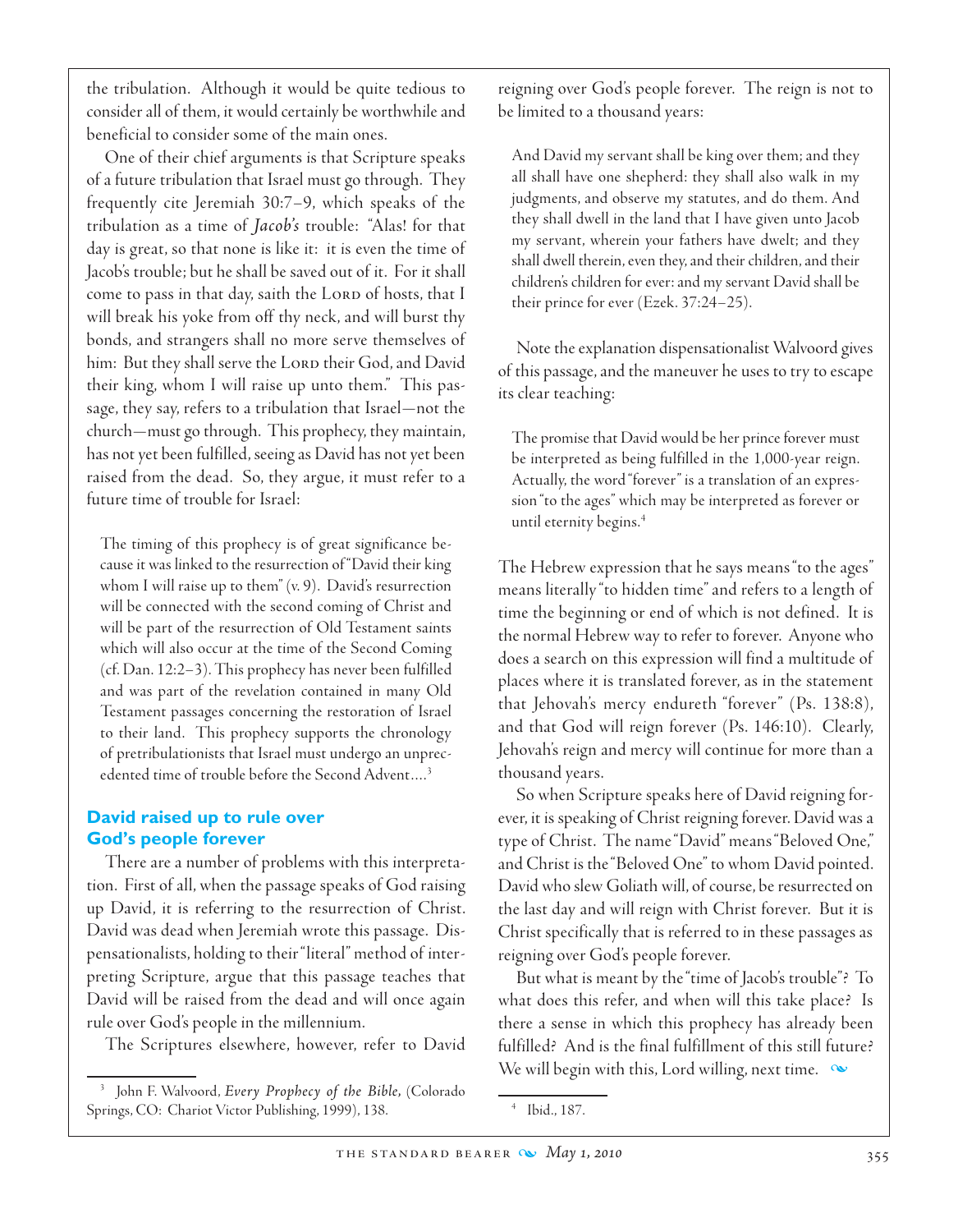# Royal Children: Set in Families

w blessed in God's sight is the family! We joy-<br>fully sing the paraphrase of the very familiar<br>Psalm 128, where the psalmist celebrates its<br>iovs and privileges. God intended that, in most cases, royal fully sing the paraphrase of the very familiar Psalm 128, where the psalmist celebrates its joys and privileges. God intended that, in most cases, royal children should grow and develop in covenant family life. He said in Genesis 2:18, "It is not good that the man should be alone...," and in Proverbs 18:22, "Whoso findeth a wife findeth a good thing, and obtaineth favor of the Lord." He created us to need others with whom we can live in an intimate communion of life. Growing up in a believing family is a blessed privilege, one we often take for granted. Psalm 68:6, in speaking of the blessings for which we praise Jehovah, includes the fact that "God sets the solitary in families"; similarly in Psalm 113:9 we read, "He maketh the barren woman to keep house, and to be a joyful mother of children...."

God is the great defender of the family. While all of the ten commandments address the way we walk in family life, five of them refer even more specifically to our walk there: the second commandment, where we receive by implication a warning regarding failure to instruct our families in the right worship of God, as well as a promised blessing in the way of obedience; the fourth, where we are reminded to teach our children to walk in the rest of the Lord's Day; the fifth, where God commands children to honor father and mother; the seventh, where the foundation of the family in the relationship between husband and wife is jealously guarded; and the tenth, where God commands, "Thou shalt not covet thy neighbor's wife." God reveals to us His special concern for those whom He has taken out of normal family life when He repeatedly tells us that He is the defender or avenger of the fatherless and widow.

We need our families. Perhaps we sometimes think to

*Mrs. Miersma is a wife and mother in Immanuel PRC, Lacombe, Alberta, Canada.*

ourselves that we would be happier were we not members of the family in which God has placed us. Perhaps we long for peace and quiet, or freedom from interference, or independence of action. Perhaps we even imagine that we could be better Christians were we not required to live with our particular families. In doing this, we set our human wisdom over against the wisdom and goodness of God in placing us in family life or in our particular family, because family life is a powerful means in God's hand to sanctify us.

God Himself established the family when He brought to our father, Adam, our first mother, Eve, as his help, meet for him. Our particular families are formed when God brings together a man and his wife, and then, in His time and according to His wisdom, gives them children. God also ordained that the family, blessed as it is, be for this present time only, in this earthy creation, as an element of the "natural," which precedes the "spiritual." We learn this from Jesus' teaching when the Sadducees tempted Him with the question about the woman with seven consecutive husbands in Mark 12:25: "For when they shall rise from the dead, they neither marry, nor are given in marriage; but are as the angels which are in heaven."

Why, then, does God place us in family life for this life? He uses the family not only to gather and build His church in our generations, but also to teach us through types and figures many spiritual realities. Marriage serves to help us understand the intimate union between our Savior and the church. In the love between parents and children, we begin to understand in a finite way the deep bond of attraction within God Himself as Father, Son, and Holy Spirit. Families also serve God's kingdom, however, by providing a training ground for the life of the church.

While the church invisible, which endures forever, is made of up individual believers as living stones, there is a sense in which families are the building blocks of the church in her visible, instituted form. What God works in our family lives He does for the upbuilding and welfare of His church. Just as the individual believer never views Himself apart from his or her connection to the whole body of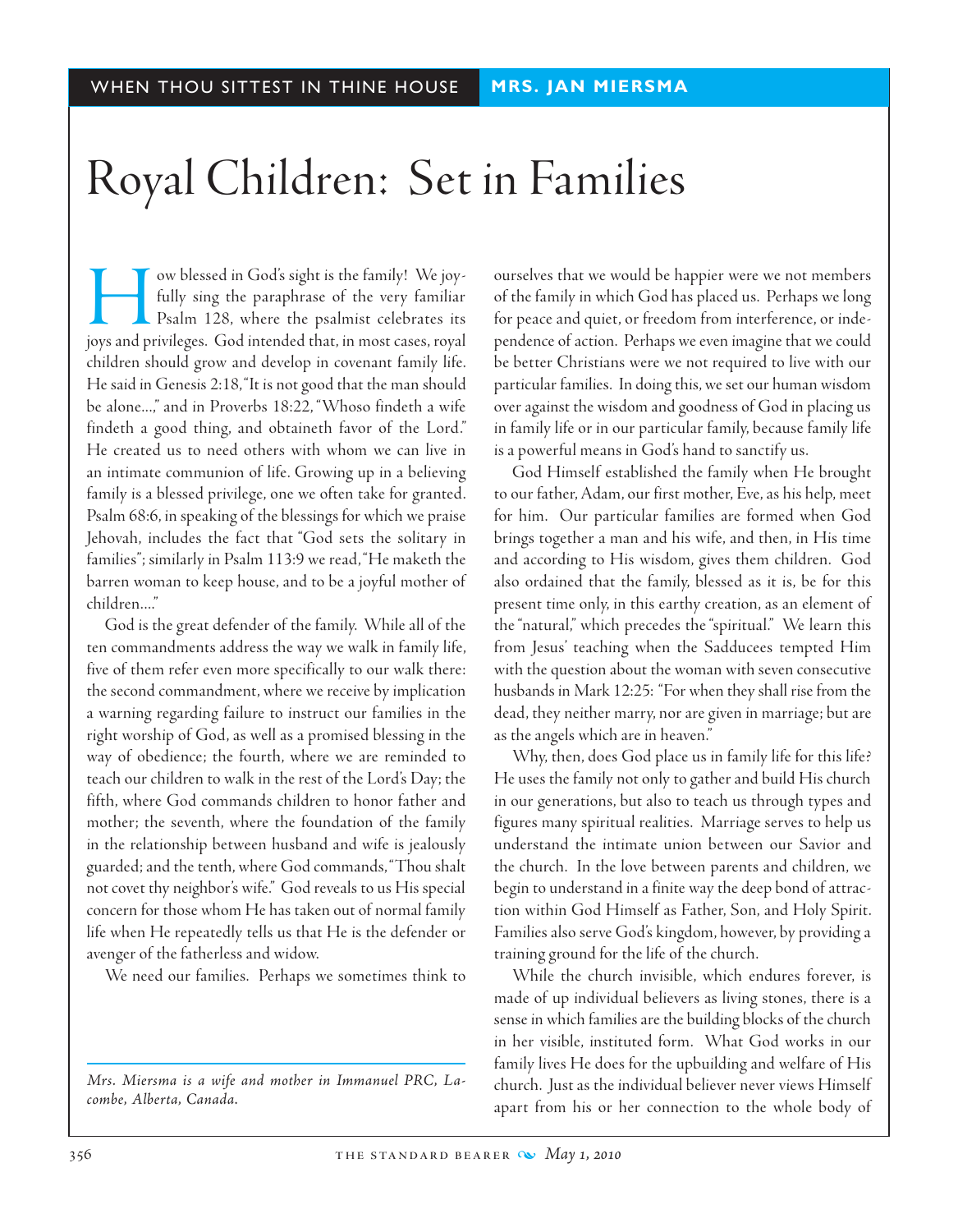Christ, so also, as "building blocks" of the church manifested in the world, we do not view our families as little kingdoms to themselves, but as parts of that "building."

How does God use our families to serve the church? While the preaching of the Word in the instituted church is the central fountain from which all our spiritual life flows, including the spiritual life of our families, it is also true that our family worship and prayer serves to prepare us to worship and pray together in the life of the church. We see this even on a natural level. Children must first learn to pray and sing at home and to sit quietly and reverently during family devotions or worship, so that they may take their place in the worship of the church. This does not end with mere outward forms, but includes learning to listen with

comprehension and to respond according to their measure of faith.

The apostle Paul, in I Corinthians 14:35, directs the women of the church to keep silent in public worship and to learn, not by public questioning, but by asking their husbands "at home." We often emphasize only the negative part of this admonition, but there is positive instruction here as well. Spiritual learning on the part of the wife is to take place at home. If this is true for wives, it will certainly apply to our children as well. We should encourage them to ask questions about what they hear and learn in church and in catechism class, so that we

can build and expand upon this spiritual instruction in our homes. This is why God commands in Deuteronomy 6:7, "And thou shalt teach them diligently unto thy children, and shalt talk of them when thou sittest in thine house...."

The family plays the central part in the instruction of children for their place in God's church. While some aspects of this instruction may be delegated or supplemented, it is, as we see from Scripture, in the sphere of the home that this instruction begins and continues. The book of Proverbs is filled with the instruction, "Hear, my son," or "Hear, ye children." While these admonitions certainly have a broader application, they demonstrate that it is primarily the responsibility of the husband and father of the family to see that there is time for this instruction and that it occurs. The mother also plays a vital role, as we see from Proverbs 31:1, where the beautiful instruction King Lemuel gives us is "the prophecy that his mother taught him." The remainder of the chapter is given to us as King Lemuel quoting his mother's words to him.

There are other ways in which life in the family "building block" serves the life of the church. In the home we learn to subject our wills to those in authority over us, whether as wives to husbands, or children to parents. How will we be able to walk in subjection to the officebearers in the church, if we have not learned this at home? It is in the home also that future officebearers must learn to rule wisely, tempering judgment with mercy, being pitiful, patiently teaching their wives and children to obey them for Christ's sake, yet humbling themselves to the meanest tasks.

Further, as the body of Christ, we are called to walk together in a bond of brotherly love. We read in I Peter 3:18,

> "Finally, be ye all of one mind, having compassion one of another, love as brethren, be pitiful, be courteous: not rendering evil for evil, or railing for railing, but contrariwise, blessing...." How much we need this instruction! How particularly suited the home is for the beginning and continuance of this instruction!

> There are at least two reasons for this. First, God puts a natural bond of love in the home, so that in many cases there is some natural affinity or likeness between members of a family. While this can lead to difficulties, as when two members of a family have the same easily irritated or discouraged temperament, it can also be an aid to under-

standing and empathy. When we have an almost intuitive understanding of one another because of the natural bond between us, it can help us to give spiritual counsel to one another. Secondly, it is in the intimacy of family life that we are most able to "be ourselves." Again, this has a positive and a negative aspect. At home, you should be able to share your joys and sorrows most freely; but sad to say, it is also at home that we often reveal our horrible sinful natures to one another most readily. When we are with those outside the family, we seldom reveal this part of us. Thus the family becomes the real training ground throughout our whole lives for brotherly and sisterly forbearance and forgiveness.

 None of this comes naturally to us, despite the natural ties that bind us. We must learn in family life to confess our faults and sins to one another and ask forgiveness. Family life is the spiritual proving ground. If we cannot live in love and unity in our families, we will never be able to do so in

*Families serve God's kingdom by providing a training ground for the life of the church.*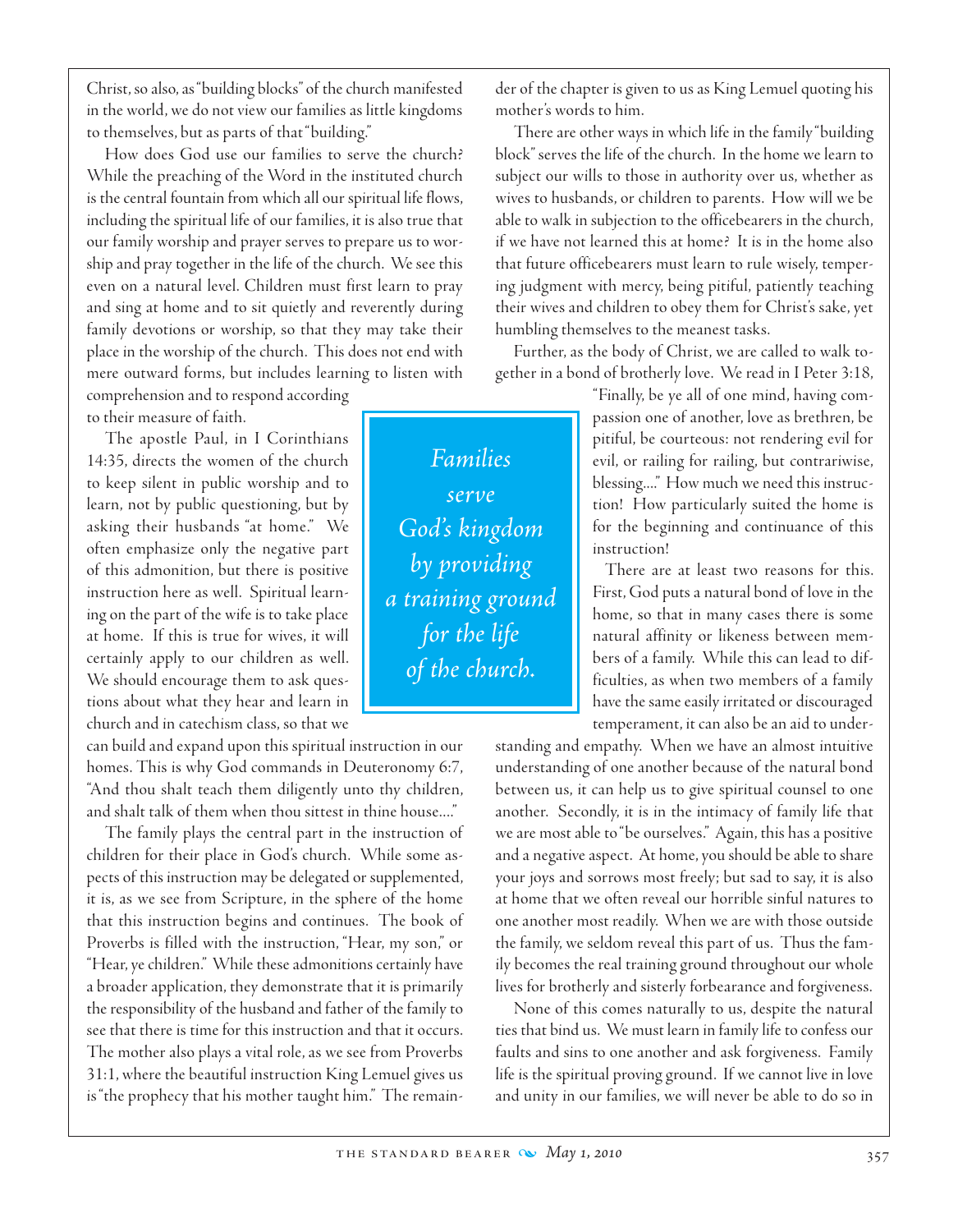the house of God. Again, the responsibility for the rule of the home, so that our families may be the "building blocks" that God intends them to be, is laid upon the husbands and fathers. The head of the household is called to be "one who ruleth well his own house, having his children in subjection with all gravity; for if a man know not how to rule his own house, how shall he take care of the church of God?" (I Tim. 3:4, 5).

God calls us in the church to a life of service. It is in the family that we learn to serve one another in love. We serve first as husbands and wives, the husband laboring diligently to provide for his wife, and the wife serving in the home, using well the provision of the husband to care for the needs of the house that there may be an orderly home, clean clothing, and nourishing meals prepared. Later as fathers and mothers we serve our children by caring for their earthly and spiritual needs. The royal children learn at home to serve us, their parents. How we teach our children this service may vary from house to house. There may, for example, be some place for giving, as an incentive, payment for chores done, but it is far more important that our children learn the meaning of the service of love, of, in fact, "requiting their parents" (I Tim. 5:4). We see in I Timothy 5, that, "if any provide not for his own, and specially for those of his own house, he hath denied the faith, and is worse than an infidel." Thus in this area of service too, we learn to serve one another in the church, as we have learned in the home.

All this makes the lives of our families very important, but important with this end in view, that the instruction is to serve the life of the church. In this connection there are two extremes to be avoided. The first danger is that we neglect our family life because of the general busyness of our lives, even our lives in the church. It sometimes seems that

we must be out of the home almost every evening of the week. We participate in many good, edifying activities that serve our spiritual growth and upbuilding, but if parents are never home with their children in the evenings, or if the young people are out every evening with some good activity, there is soon little or no time for the instruction that must take place in our homes. Family devotions are vital and central to the training, but we must also be at home to teach our children their catechism lessons, to help them through their daily trials, to be there to lead them to confess their faults when they sin against each other, to help them with their homework, and to teach them the service of love.

It takes tremendous wisdom to balance all these priorities, but let us be on our guard against neglecting the time needed for our life as a family. Above all, in our busy lives, let us use well the precious time we have together as families, not squandering it in foolish activities and worldly entertainment.

The other danger is that we turn inward too much and forget that the life of the family is there to serve the life of God's church. While some have a tendency to be too busy with life outside the family, others make the life and love of the family almost an end in itself. We love our families. We should love to be with our families—the families God has given us in His love as the place where we learn to serve Him and one another, but our true family as children of God is ultimately our spiritual family, the household of faith, the place where we are bound together not by mere earthly ties of blood, but bound together in our heavenly Father, with our elder brother, Jesus Christ. God gives our earthly family to serve our welfare and place in this family the family of God.  $\infty$ 

#### NEWS FROM OUR CHURCHES **MR. BENJAMIN WIGGER**

#### **Congregation Activities**

We often read with interest the creativity of our vacant churches in providing the "lively preaching of the Word" for their congregations.

*Mr. Wigger is a member of the Protestant Reformed Church of Hudsonville, Michigan.*

With the number of vacancies in our churches, it is often a challenge to find supply for Sunday worship services, or the special services that come along throughout the year.

Such was the case at the Loveland, CO PRC in March. They delayed their annual Prayer Day service two weeks to March 24, which allowed their newly installed pastor, Rev. S.

Key, to provide the faithful Word of God.

The Hull, IA PRC, the church that Rev. Key left after ten years, scheduled their Good Friday service for Thursday, April 1, so that Rev. D. Overway, of neighboring Doon, IA, could fill their pulpit.

The Immanuel Fellowship Church of Kalamazoo, MI ex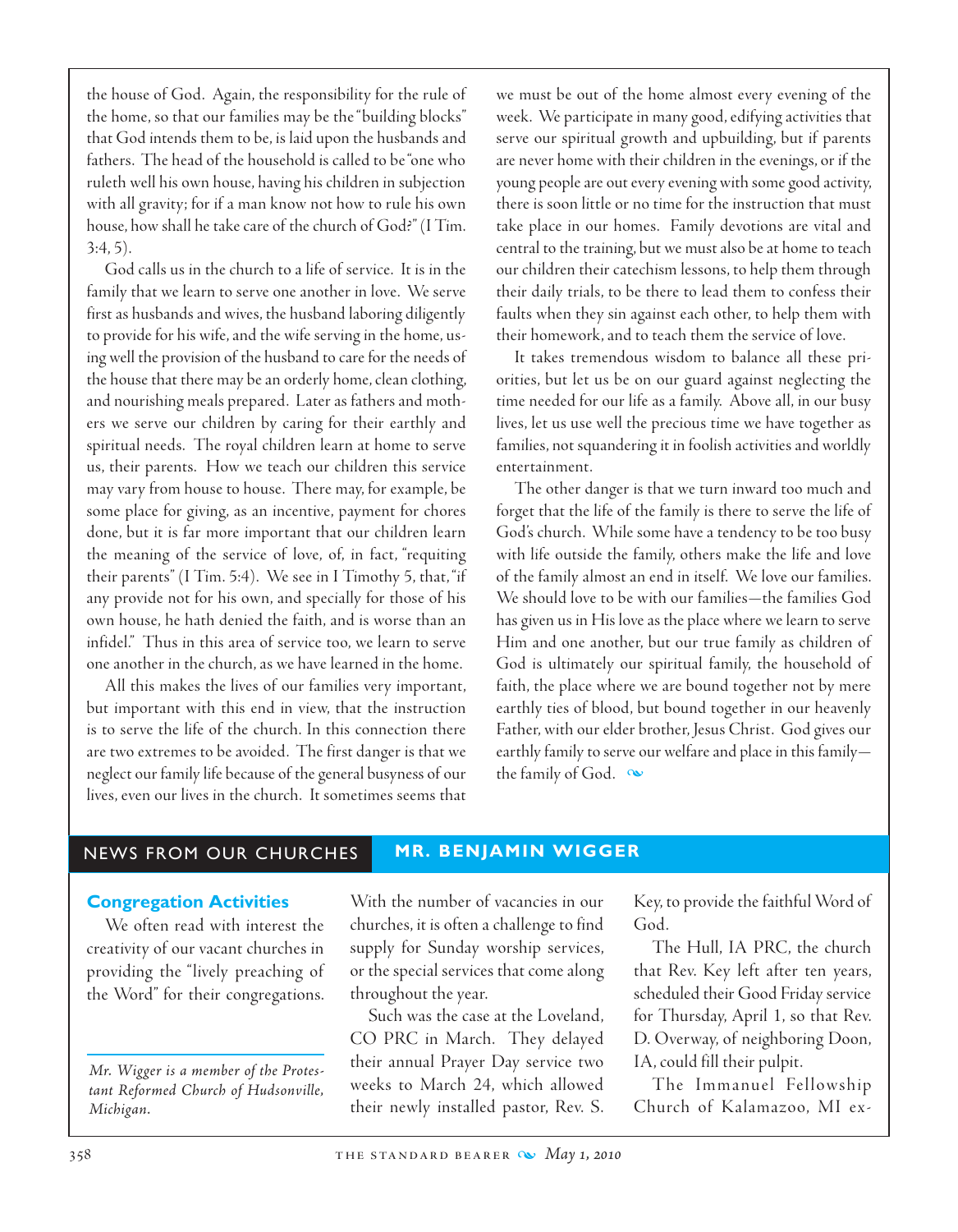tended a cordial invitation to their community to join them for their annual Good Friday service, "The Seven Cross Words of Christ," on April 2. Rev. A. Spriensma, pastor of the Kalamazoo PRC, was one of the seven speakers at this year's service. Rev. Spriensma spoke on the 7th cross word: "Father, into thy hands I commend my spirit" (Luke 23:46).

The Men's Society of the Doon, IA PRC hosted a Combined Men's Society Meeting on Monday evening, March 29. Discussion was taken from Revelation 21, and the Men's Society of the Edgerton, MN PRC moderated an afterrecess discussion on Rev. Doug Kuiper's articles in recent issues of the *Standard Bearer* concerning women assisting the deacons.

With thanksgiving to the Great Shepherd of the Sheep, the congregation of the Loveland, CO PRC witnessed the installation of Rev. S. Key as minister of the Word and sacraments. Rev. Key becomes the ninth pastor in the 52-year history of Loveland. Rev. A. Lanning, sonin-law of Rev. Key, led the March 21 service, preaching from God's Word found in Jeremiah 1:9, 10, under the theme, "The Installation of Jeremiah the Prophet." A welcome program was planned for after the evening worship service. The following Lord's Day, Rev. Key preached his inaugural sermon, preaching from Ezekiel 30:1-14, on the theme, "Dry Bones."

 Our congregations in Loveland, CO; Faith in Jenison, MI; and Georgetown in Hudsonville, MI had the opportunity on March 28 to lift their voices together with choirs in thanksgiving and praise as their choirs commemorated the glory of the mighty resurrection of our Lord Jesus Christ in song after their evening worship services.

#### **Mission Activities**

The Council of the Hope PRC in Redlands, CA recently reported to their congregation on their work in Tucson, AZ. During the month of March, Elder Steve Feenstra and Deacon Darin Gritters took turns accompanying Rev. VanderWal to Tucson to conduct a Bible study with the families there. The last meeting was attended by the four regular families and one new attendee. The Bible study is on the book of Hebrews. The discussions have been going very well, and everyone is well prepared and contributes. The volunteer drivers from Hope have been leaving at 10:00 a.m. on Thursday morning and arriving back in Redlands at 12:00 p.m. on Friday.

The Domestic Mission Committee of our denomination sponsored a seminar held at the Southwest PRC in Grandville, MI on March 23 and 24. The subject of the seminar was, "The challenges of bringing the gospel to those who have little or no knowledge of the truth." Rev. A. den Hartog and Rev. R. Van Overloop each gave a presentation. Both speeches were followed by a panel discussion, with the goal to learn from one another. The panel included the two speakers, our two home missionaries (Rev. A. Brummel and Rev. W. Bruinsma), and Prof. B. Gritters, professor of missions at our Theological School.

While there, Rev. Bruinsma also conducted a class at the seminary on the subject of missions.

## **Young People's Activities**

About 250 young people from the west Michigan churches made their way to the Southeast PRC in Grand Rapids on Sunday afternoon, March 28, for their annual Easter Mass Meeting. Rev. W. Langerak, pastor of Southeast, spoke from I Corinthians 15:58 under the theme, "Abounding in the Work of the Lord." The Young People's Society of Southeast also sang for a special number.

The young people of First PRC in Holland, MI invited their congregation to stay after their Good Friday service for an ice cream social fundraiser.

## **Young Adult Activities**

The members of the Loveland, CO PRC extended a warm welcome to Prof. R. Dykstra and Rev. A. Lanning and the 49 young adults who attended this year's Young Adults Retreat on March 15-18 held at the YMCA of the Rockies in Estes Park. The theme this year was "Receiving Wisdom from Elders," from the book of Proverbs. Rev. Lanning spoke on "The Necessity of Seeking Wisdom from our Elders," followed the next evening by Prof. Dykstra speaking on "Getting Wisdom from our Elders."

## **Minister Activities**

Rev. M. VanderWal declined the call extended to him to serve as pastor of the Bethel PRC in Roselle, IL.